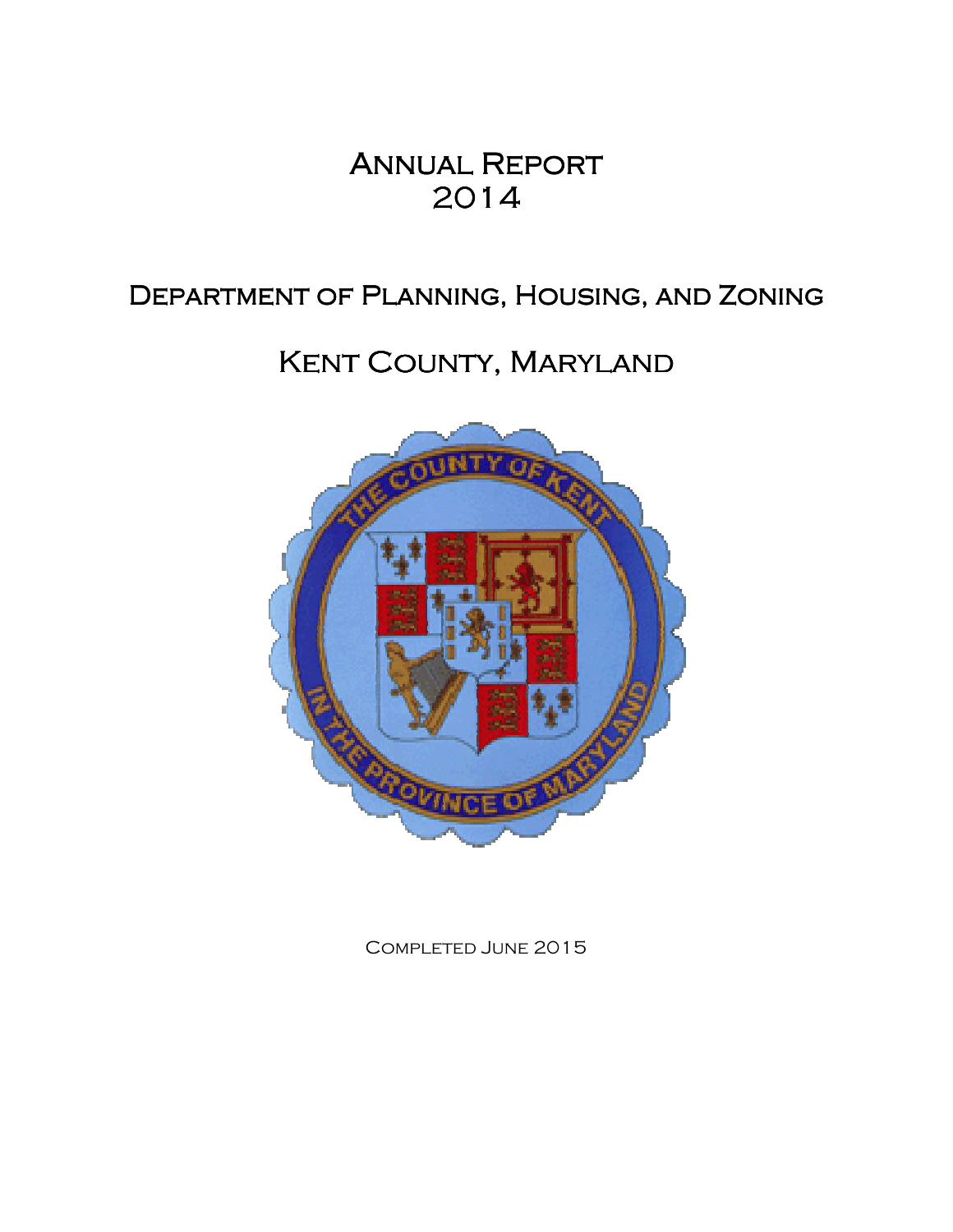This Annual Report is an opportunity to highlight the Department's achievements, identify development trends, and assess the planning and development process during calendar year 2013. This report will describe specific actions taken by the Kent County Planning Commission, Zoning Board of Appeals, Agricultural Advisory Commission, Agricultural Land Preservation Advisory Board, Historic Preservation Commission, Board of Electrical Examiners, Agricultural Resolution Board, Board of Housing Appeals, Board of Building Appeals, and Department of Planning, Housing and Zoning.

# **DEPARTMENT STAFF**

| Amy G. Moredock, Director                    | Bryan Foreman, Enforcement Officer      |
|----------------------------------------------|-----------------------------------------|
| Carla Gerber, Community Planner              | Sandy Adams, Office Manager             |
| (January $-$ July), then appointed as the    | Jennifer Butz, Administrative Assistant |
| GIS Specialist in July                       | $(January - May)$                       |
| Katrina Tucker, Community Planner            | Tonya Thomas (May – December)           |
| (August – December)                          | Beth Grieb, Administrative Assistant    |
| Bill Kerbin, Housing & Critical Area Planner |                                         |
| M. Richard Myers, Chief Enforcement Officer  |                                         |
|                                              |                                         |

#### **PLANNING COMMISSION**

The Kent County Planning Commission, appointed by the County Commissioners of Kent County, acts as a citizen board for all planning matters. As set forth in the Land Use Article of the Annotated Code of Maryland, the Planning Commission makes recommendations to the County Commissioners on zoning map and text amendments and to the Board of Zoning Appeals on certain designated variances and special exceptions. The Commission may also prepare ordinances and plans for review by the County Commissioners. In its decision-making capacity, the Commission approves all major subdivisions and site plans.

### **MEMBERS**

Elizabeth H. Morris, Chairman Randy Bellows (resigned in October) James E. Saunders (Appointed in December) Ed Birkmire William Crowding F. Joseph Hickman Kim Kohl William S. Sutton

G. Mitchell Mowell, Attorney

The Planning Commission meets the first Thursday of every month at 1:30 P.M., in the County Commissioners' Hearing Room in the County Government Center, 400 High Street, Chestertown. The agendas for all meetings are available from the Department of Planning, Housing and Zoning and on the County website prior to the meetings. The Planning Commission is a member of the Maryland Citizens Planners Association, and members attend training sessions and meetings. In 2014, the Planning Commission met 11 times.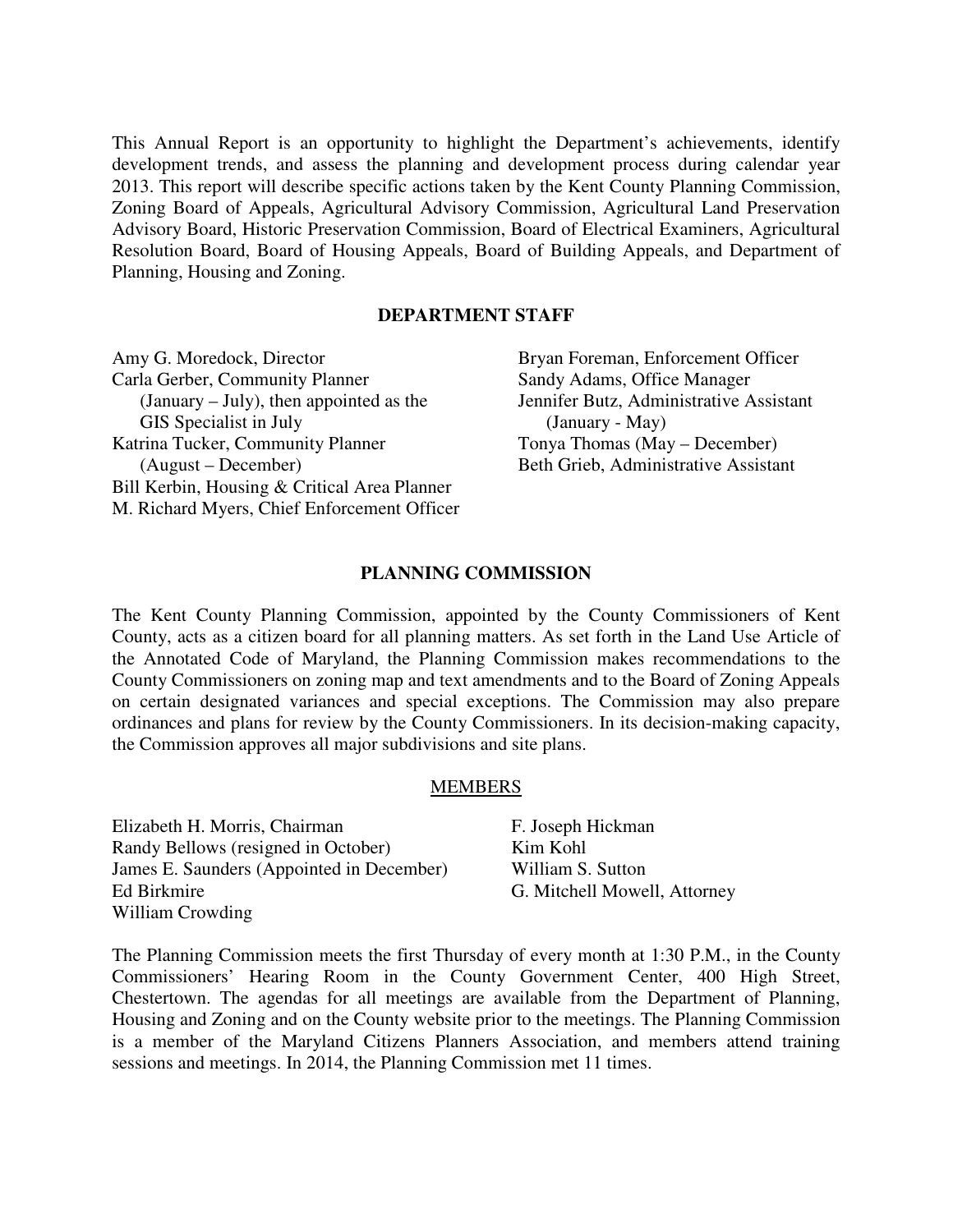#### **ZONING BOARD OF APPEALS**

Appointed by the County Commissioners, the Zoning Board of Appeals hears and decides special exceptions, variances, and appeals of any decision or determination of the Zoning Administrator in the enforcement and administration of the Land Use Ordinance. The Zoning Board of Appeals meets on Monday evenings as may be required. In 2013, the Board of Appeals met 7 times.

#### MEMBERS

Al Townshend, Chairman Allen Davis, member Funk & Bolton, Attorneys for the Board

Trey Hill, member P. Joan Horsey, alternate

#### **HOUSING**

The Housing Improvement Program provides housing rehabilitation assistance to owners of substandard houses who meet certain income criteria. The repairs must address health and safety related matters. Repairs may include flooring, roofing, plumbing and electric systems, and well and septic systems. The program is generally funded through grants from the Department of Housing and Community Development, Maryland Affordable Housing Trust and a County match. Rehabilitation costs must not exceed \$25,000.

During 2014, there were 9 applications for assistance submitted to the County. There was 1 application approved and 1 individual was assisted. Both the number of applications submitted and approved remain unchanged from the 2013 cases.

#### **HISTORIC PRESERVATION COMMISSION**

The Historic Preservation Commission is responsible for administering the Historic Preservation Ordinance which allows for the voluntary designation of Historic Sites and Districts in the unincorporated areas of the County. The Commission also reviews projects which may affect historic resources and makes recommendations to the Planning Commission on possible mitigation. The Commission is supported by staff from the Department of Planning, Housing, and Zoning. The Commission meets on the last Monday of the month, as needed, and agendas are available prior to the meeting. The Commission met twice in 2014.

#### MEMBERS\*

| Elizabeth Beckley, Chairman | Susan Debnam (resigned in December 2014) |
|-----------------------------|------------------------------------------|
| Carolyn Brooks              | Max Ruehrmund                            |
| Robert Busler               | Barton Ross (appointed April 2014)       |

\*Due to very specific membership criteria, one vacancy remained open in 2014 and another vacancy created with the resignation of Susan Debnam at the end of the year.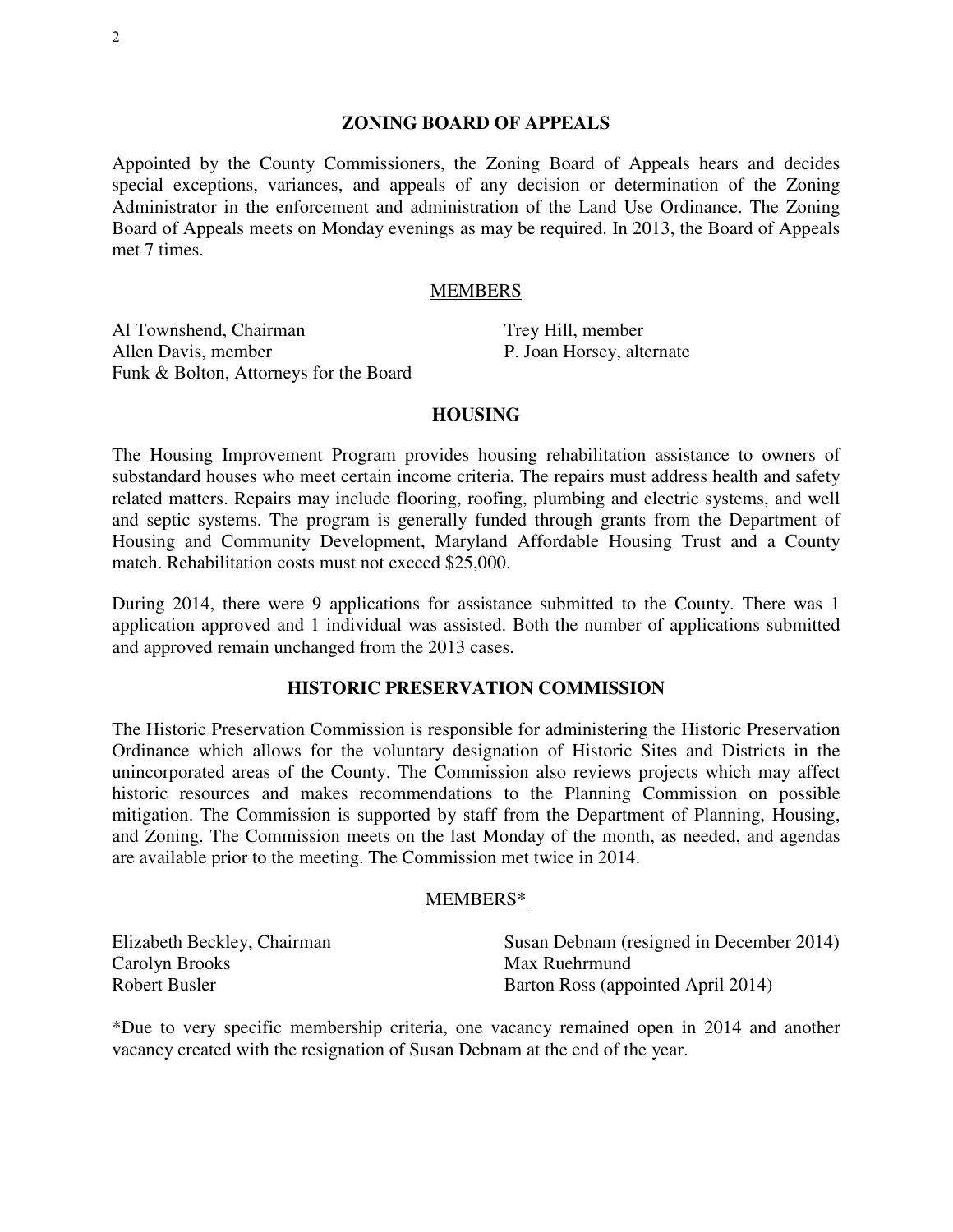#### **AGRICULTURAL ADVISORY COMMISSION**

The Kent County Agricultural Advisory Commission provides advice to the County Commissioners of Kent County and the Kent County Planning Commission concerning any proposals that affect agriculture. Additionally, the Commission recommends changes to the Comprehensive Plan, Land Use Ordinance, and other programs which will improve and promote agriculture in Kent County. The Agricultural Advisory Commission is supported by staff from the Department of Planning, Housing and Zoning. The Commission meets as needed and an agenda is available from the Planning Department prior to the meeting. The Commission met once in 2014.

#### **MEMBERS**

| W. Frank Barnes, Jr. | Sean Jones            |  |
|----------------------|-----------------------|--|
| John Cahall          | Craig McSparran       |  |
| Herman E. Hill, Jr   | John Henry Myers, Jr. |  |

During 2014, four (4) vacancies remained and one (1) additional term expired resulting in five (5) vacancies on this Board. As new members had not been appointed, the sitting members held one (1) meeting in 2014 to advise the Planning Commission regarding a text amendment to add utility scale solar energy system provisions to the Agricultural and Resource Conservation Districts. The Commission sent an unfavorable recommendation to the Planning Commission.

#### **AGRICULTURAL LAND PRESERVATION ADVISORY BOARD**

The Agricultural Land Preservation Advisory Board reviews and approves all applications related to the Maryland Agricultural Land Preservation Foundation Program (MALPF). These include applications to establish agricultural preservation districts, sell permanent protective easements to the Maryland Agricultural Land Preservation Foundation, create lot exclusions, and subdivide properties in the preservation program. The Board also establishes policies for ranking districts in the easement acquisition program. Staff for the Board is provided by the Department of Planning, Housing and Zoning. The Board meets as necessary and an agenda is available from the Planning Department prior to the meeting. The Board met twice in 2014.

#### MEMBERS

| Jennifer Debnam, Chair                 | Davidson Coleman (appointed July 2014)    |
|----------------------------------------|-------------------------------------------|
| William Cooper (term expired in 2013)  | Bryan McDonald (appointed July 2014)      |
| W. David Leager (term expired in 2013) | Ernest "Tot" Strong (appointed July 2014) |
| Timothy Redman (term expired in 2013)  | George Wiedenmayer (appointed July 2014)  |

Several vacancies remained open during the first half of 2014, so the members with expired terms agreed to continue to serve until replacements were appointed in July of 2014. Four new members were then appointed.

The Board reviewed and approved a total of six applications to create local Agricultural Preservation Districts, a Child's Lot Request, the renewal of a spray irrigation agreement, and the proposed changes to the MALPF Agricultural Subdivision Regulations. Additionally, the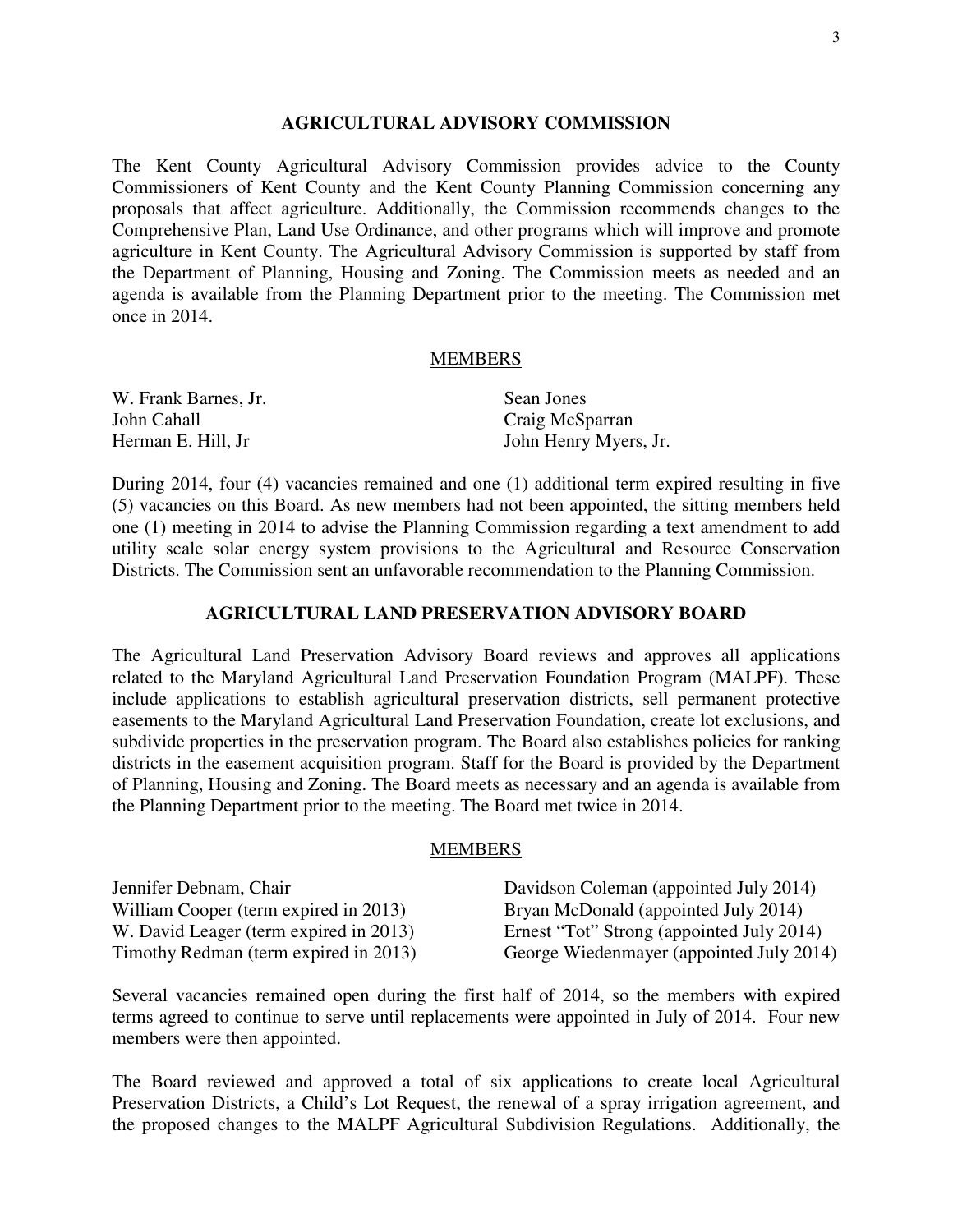Board reviewed and approved the ranking of 16 applications for the FY 2015-2016 Easement Acquisition Cycle and forwarded the top 8 ranked farms to the County Commissioners with a recommendation to submit those to MALPF for consideration.

#### **AGRICULTURAL RESOLUTION BOARD**

The Agricultural Resolution Board consists of five voting members appointed by the County Commissioners. A representative of the University of Maryland Cooperative Extension Service and a member of the Kent County Soil and Water Conservation District serve as non-voting members. The Board arbitrates and mediates disputes involving agricultural operations conducted on agricultural lands and issues findings concerning whether or not such operations are conducted in a manner consistent with generally accepted agricultural practices. The Board did not meet in 2014.

#### MEMBERS

| R. Allen Davis, Chairman | William Washington                                 |
|--------------------------|----------------------------------------------------|
| William Bowdle           | Emily Joyce, Cooperative Extension                 |
| Edward Taylor            | Timothy Redman, Soil & Water Conservation District |

Two vacancies remained open in 2014

### **BOARD OF BUILDING APPEALS**

The Board of Building Appeals hears and decides appeals of decisions of the Building Code Administrator in administering the Building Code. The Board consists of three members appointed by the County Commissioners and meets upon request. The Board did not meet during 2014.

#### MEMBERS

Three vacancies remained open in 2014.

#### **BOARD OF ELECTRICAL EXAMINERS**

Appointed by the County Commissioners of Kent County, the Board of Electrical Examiners examines the qualifications and capabilities of all persons who are engaged in or desire to engage in the electrical business. The Board reviews applications for licenses and administers the homeowner's examination for those individuals desiring to perform electrical work in the individuals' own home. The Electrical Board met 6 times in 2013.

#### MEMBERS

Charles A. Langenfelder, Chairman William S. Baldwin, Jr.

D. Michael Usilton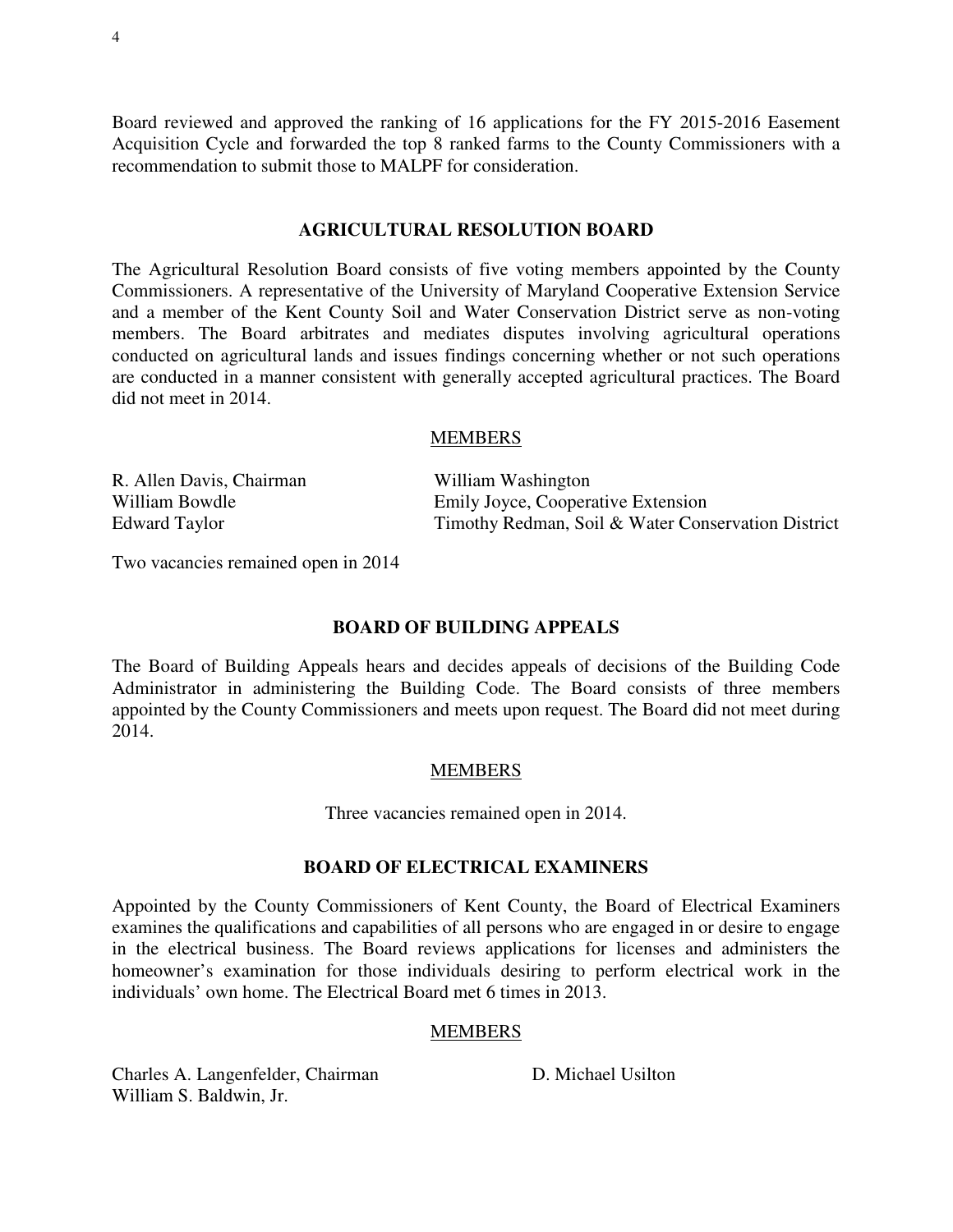#### **BOARD OF HOUSING APPEALS**

A three member Board appointed by the County Commissioners, the Board of Housing Appeals hears and decides appeals of the Housing Code Official made in connection with the enforcement of the provisions of the Kent County Housing Code. The Board meets upon receipt of an appeal and did not meet in 2013.

#### MEMBERS

Nancy Dick Janice Graham Charles W. Sommers

The positions for the two alternate members remained vacant in 2014.

#### **SPECIAL PROJECTS**

Special Projects which involved Department of Planning, Housing, and Zoning staff in 2014 included:

- *2010 Trust Fund:* In partnership with the Chester River Association and Washington College, Kent County has been awarded the Chesapeake and Atlantic Coastal Bays 2010 Trust Fund grant. This proposal focuses on achieving non-point source nutrient reductions. Specifically initiatives will address Agriculture Best Management Practices such as implementation of cover crop programs, switch grass plantings, precision farming techniques, and manure stockpiling. Marsh restoration has also been targeted to include wetland restoration ponds, marsh restoration, and urban stream restoration. In addition to agriculture best management practices and marsh restoration, denitrifying septic system education will be enhanced.
- *Chesapeake Country National Scenic Byway:* The Scenic Byway Management Team continued to work on implementation of the Corridor Management Plan and Interpretive Plan. Staff also attended meetings concerning the possible extension of the byway to include the mid-Shore and Lower Shore sections, Michener's Chesapeake Country and the Blue Crab Byway.
- *Eastern Shore Heritage, Inc.:* This is a cooperative project between Caroline, Kent, Queen Anne's, and Talbot Counties. The Heritage Area was certified in July 2008. Planning staff has supported ESHI's Stories of the Chesapeake and its adoption into the Comprehensive Plan. Staff has also acted as liaison between ESHI and the municipalities in the adoption of the Stories of the Chesapeake Heritage Area.
- *Early Action Compact:* Staff reviews projects for conformance to the action strategies to reduce local emissions and improve air quality identified in the EAC. Kent and Queen Anne's Counties have been designated a nonattainment area by the Environmental Protection Agency. Both Counties continue to work with Maryland Department of the Environment and the Environmental Protection Agency to remove the two counties from the list of ozone nonattainment areas.
- *Kent County Total Maximum Daily Load Committee:* The County formed a Kent County TMDL Committee which has been meeting since November 2006 to draft the Local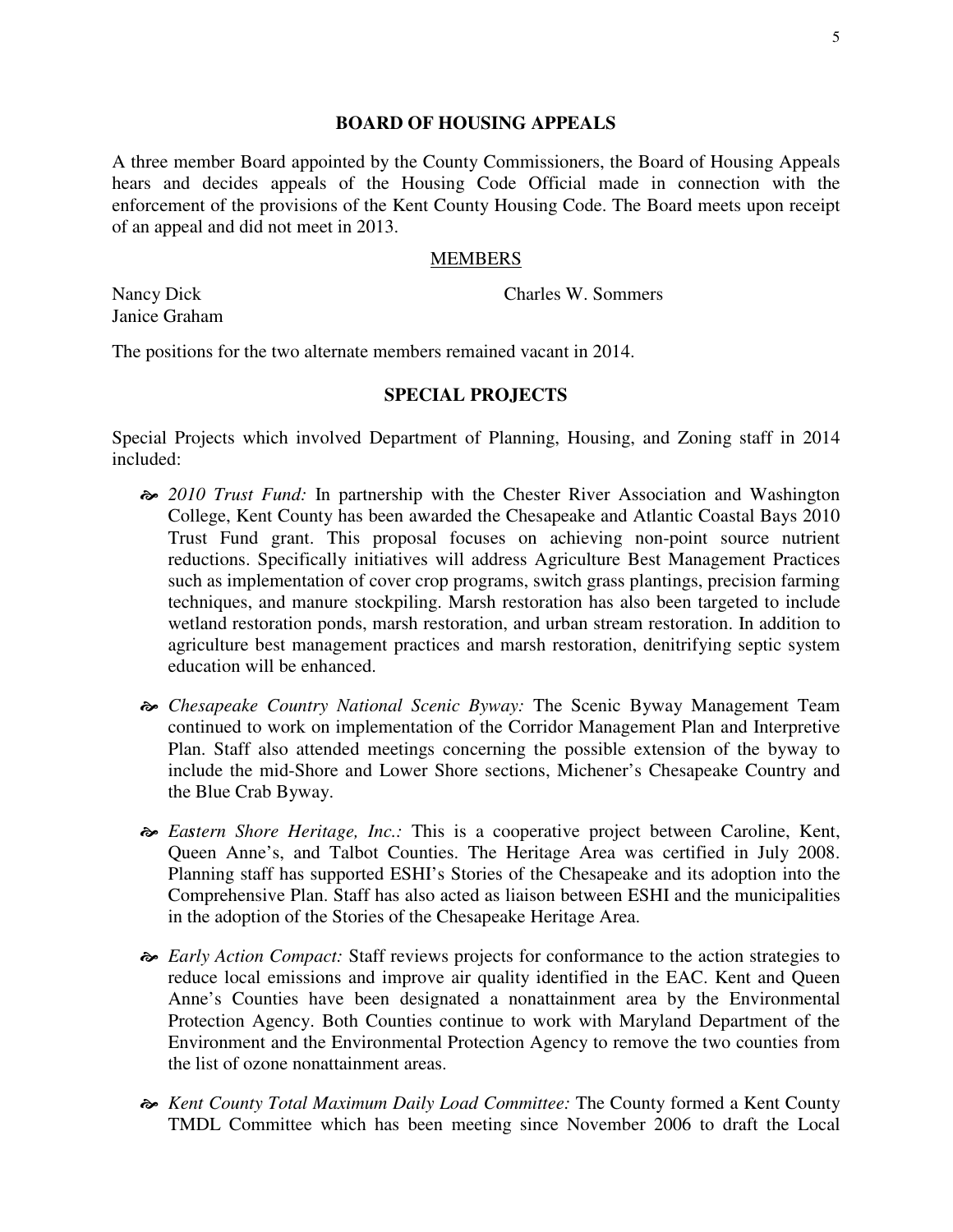Tributary Strategy Basin Implementation Plan. The draft was completed in March 2008 and represents a snapshot in time. This innovative Kent County Plan has been used as state model in the development of the Maryland Watershed Improvement Plan.

The Maryland Phase I Watershed Implementation Plan (WIP) process began in 2009 with that plan's two-year milestones established at that time. The Phase II WIP began on a local level in Spring 2011 and the Kent County Phase II WIP was finalized in November 2012. Specific pollution allocation load numbers were provided to the counties and municipalities by Maryland Department of the Environment (MDE) in order for local jurisdictions to prepare its portion of the Phase II WIP. The County was unable to generate adequate strategies and best management practices in order to meet the large load reductions assigned to it; therefore, MDE suggested load reduction strategies in all source sectors. These additional strategies were not officially adopted by the County Commissioners.

This Committee continues to meet on a quarterly basis to address ongoing state reporting requirements and implementation efforts.

- *Maryland Statewide Addressing Initiative:* In partnership with ESRI, MSGIC (Maryland State Geographic Information Committee), and the Maryland Highway Safety Office, the Towson University Center for GIS (CGIS) worked with Maryland's counties and Baltimore City to complete the Maryland Statewide Addressing Initiative—Maryland's first statewide coordinated dataset. Project partners worked with Maryland's jurisdictions to obtain and/or synchronize their addressing data. Either by geodatabase replication or via FTP, all jurisdictions are now sharing their data to the statewide dataset housed at CGIS. Staff uploads updated centerline files at regular intervals.
- *Purchase of Development Rights Program*: This program helps fund the purchase of conservation easements to assist in agricultural land preservation. The PDR program is required to remain a certified preservation program, thus allowing the county to keep 75 percent of the Agricultural Transfer tax.
- *Rural Legacy Program*: The program is part of Smart Growth Initiatives and is aimed at preserving rural character through the purchase of development rights. The Agricultural Security Corridor (ASC) is sponsored by the Eastern Shore Land Conservancy and Cecil, Kent, Talbot, Caroline and Dorchester Counties. The ASC has received funding during each cycle of the Rural Legacy Program.
- *Sassafras River Association Sassafras Watershed Action Plan:* This project represents a collaborative effort between the SRA, state, local, and other stake holders to generate a watershed restoration action strategy. A core team of contributors was formed which compiled data for a stream protection corridor assessment and watershed characterization. Following community stakeholder meetings and core stakeholder group input, the watershed restoration goals and strategies were drafted and completed. The Environmental Protection Agency approved the SWAP and the core group continues to meet to discuss implementation and funding of the goals and strategies. Staff continues to collaborate with the Core Group to track and evaluate the implementation of the SWAP strategies.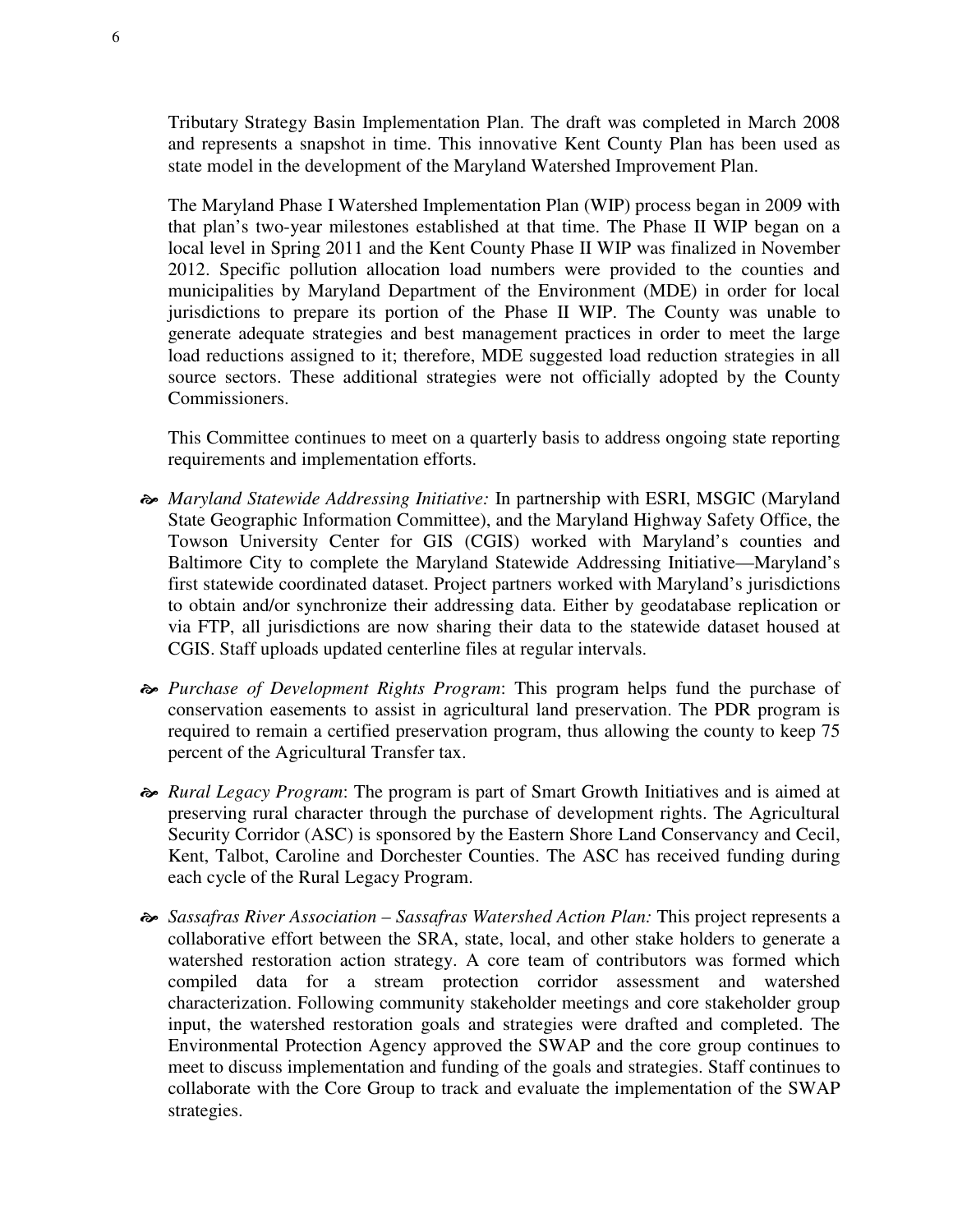# **MEETINGS AND ORGANIZATIONS**

During 2013, in addition to meetings associated with special projects, the Department of Planning, Housing, and Zoning Staff attended, participated on, or acted as liaison to the following meetings or organizations:

2010 Trust Fund Kent County Grant meetings Agricultural Advisory Commission Bay Area Association of Realtors Training Class Baywood Village Community Conversation coordinated by Sustainable Delmarva Coastal Communities Exchange workshop Critical Area Commission – Chesapeake and Atlantic Coastal Bays Department of Social Services, Samaritan Group Grant meetings Eastern Shore Land Conservancy

- o Quarterly Planners Meetings
- o Annual Conference

Eastern Shore Heritage, Inc. (Stories of the Chesapeake Heritage Area)

FEMA Meetings on new mapping and insurance reform

Kent County Council of Government

Kent County Economic Development Advisory Board

Kent County Total Maximum Daily Load

- o Local Phase II WIP meetings
- o Chesapeake Bay Foundation WIP meeting
- o Harry R. Hughes Center for Agro-Ecology WIP Seminars
- o MDE WIP and MAST workshops

Local Management Board

Local Emergency Planning Committee

Maryland Agricultural Land Preservation Foundation

Maryland Association of Counties:

Planning Officials Meetings

Critical Area Planners Meetings and workshops

Phase II WIP meetings

Infill, Redevelopment, and Revitalization (IRR)Workgroup

Governor's Intergovernmental Commission on Agriculture (GICA)

GICA Agribusiness Subcommittee

Maryland Association of Floodplain and Stormwater Managers

- o Monthly Meetings
- o Annual Conference

Maryland Department of Planning—Planning Directors Roundtable

Maryland Department of Planning—Sustainable Growth Awards Program

Maryland Department of Transportation Freight Lines Strategic Planning meeting

MEMA - Hazard Mitigation Plan Update HIRA Committee

Maryland Historical Trust – State Preservation Plan

Maryland Municipal League Joint County/Municipal Planners Meeting

Rebuilding Together

Rural Legacy Advisory Board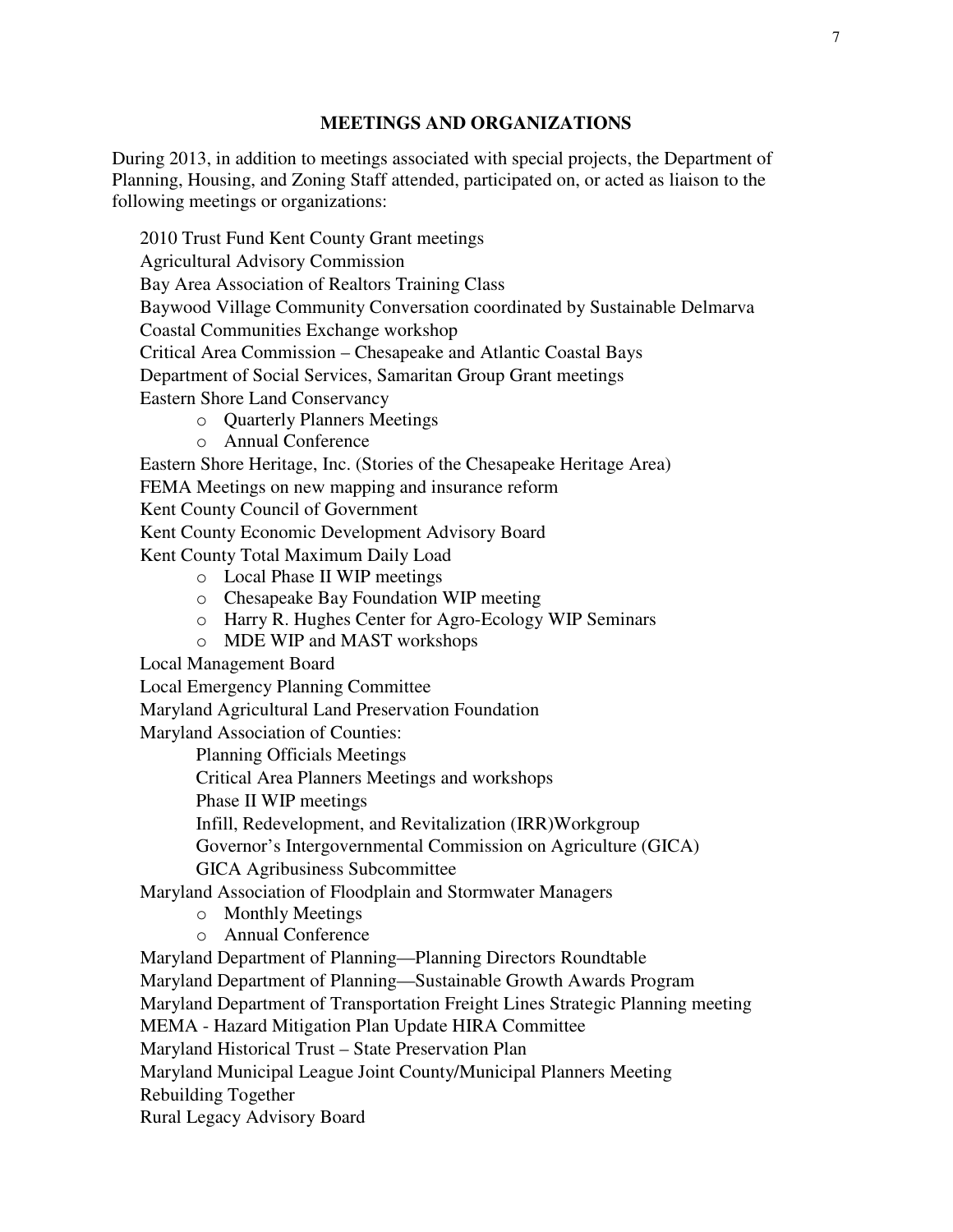SOS/CDBG grant meetings State Highway Administration Pre Tour Meeting State Highway Administration Scenic Byway Workshop Upper Shore Regional Council

### **PLANNING & DEVELOPMENT**

All major and minor subdivision applications are reviewed by the Technical Advisory Committee. The Technical Advisory Committee also reviews all adjustments of lot lines, as well as all site plans. All major subdivision applications and site plans are reviewed by the Planning Commission, who makes the final decision on these applications. As a part of their review, the Planning Commission routinely consults with incorporated towns that may be affected by a project. As part of their findings, the Planning Commission is required to determine that the project is consistent with the Kent County Comprehensive Plan and other applicable plans or ordinances, including the Comprehensive Plans of the incorporated towns.

Only two (2) new residential lots were approved in 2014 in the unincorporated area of the County; one (1) is located in a development area and the other is an agricultural lot. In 2013 there were 54 new lots, of which 50 were in the development areas, and of those 47 were in Phase II of the Village at Kennedyville.

Figure 1 shows the development trends of lots approved by zoning type over the past decade. As reflected in Figure 1 the majority of new lots have been located within the development areas. This also shows how variable the amount of development activity can be within the unincorporated area of the County from one year to another.



**Figure 1: Lots Created by Zoning Type**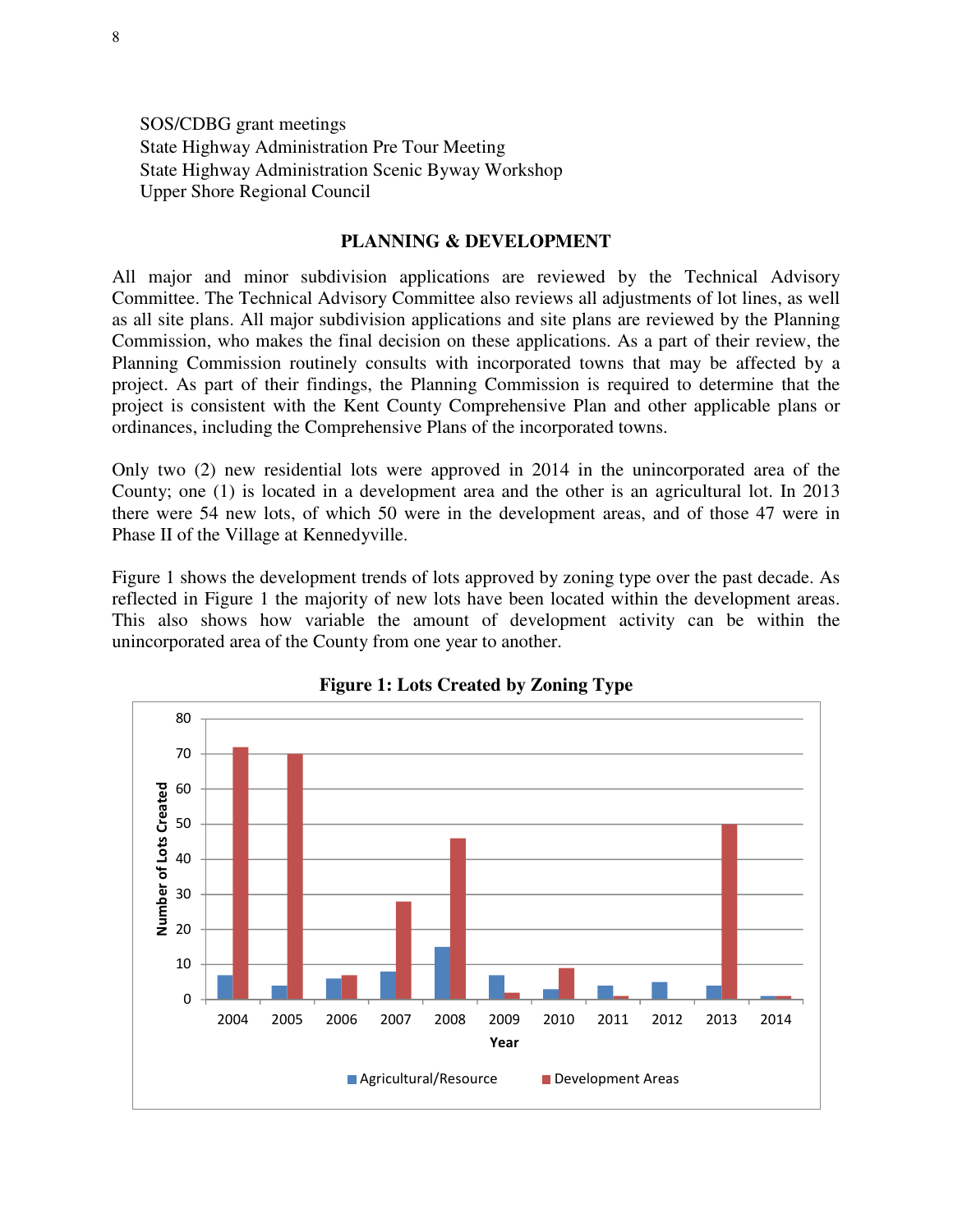Lot size is another variable to consider. Lots created in the Agricultural and Resource Conservation Districts tend to be larger because they are served by private wells and individual septic systems. The median lot size in the Agricultural and Resource Conservation Districts increased in 2014. Figure 2 shows the development trends for median lot size by zoning type.



**Figure 2: Median Lot Size by Zoning Type** 

Protecting farmland and natural resources from development and growth and encouraging growth in and around existing towns in the form of sustainable growth are fundamental goals of the Comprehensive Plan and Land Use Ordinance. Landowner interest in preserving farmland remains high. Since 1972, over 36,000 acres of farmland have been permanently protected. In 2014, almost 730 acres was placed under easement.

**Table 1: New Lots Created in 2014** 

|                                        | <b>Lots Created</b> | Lot Size      |
|----------------------------------------|---------------------|---------------|
| Minor Subdivision in AZD and RCD       |                     | 5.0 acres     |
| Minor Subdivision in Development Areas |                     | $1.323$ acres |
| <b>Major Subdivision</b>               | N/A                 | N/A           |

| or Subdivision | N/A | N/A |
|----------------|-----|-----|
|                |     |     |
|                |     |     |

**Table 2: New Lots Created by Zoning District in 2014** 

| <b>Zoning District</b>              | Number of Lots |
|-------------------------------------|----------------|
| <b>Agricultural Zoning District</b> |                |
| <b>Community Residential</b>        |                |
| Total                               |                |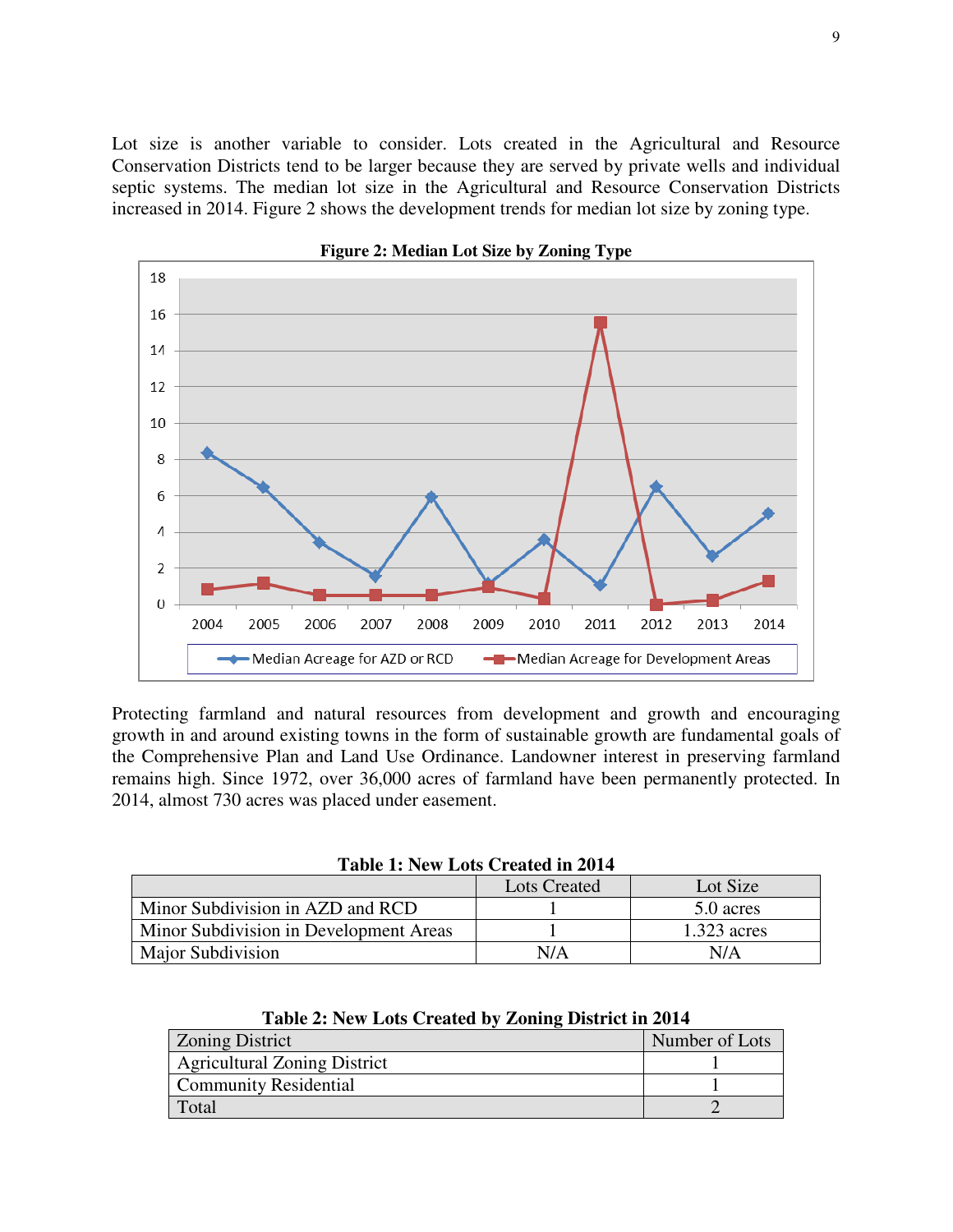## **Major Subdivisions**

Major subdivisions contain 8 or more lots, sites, parcels, tracts, or other divisions of land. All lots or other divisions of land recorded after December 23, 1969, from an original lot or parcel of land as described in the Land Records of Kent County are counted in determining the number of lots in a subdivision. The Technical Advisory Committee reviews and the Planning Commission approves major subdivisions in three phases: Concept, Preliminary, and Final Plan Review.

There were no major subdivision applications submitted in 2014.

## **Minor Subdivisions**

Four minor subdivision applications were submitted to the Department of Planning, Housing, and Zoning during 2014. Of those applications, only two were signed and recorded. The William Shahan minor subdivision subdivided a 5.0 acre agricultural lot from the 116-acre farm for the owner's son, and the other application by H. Allan Blizzard consisted of a lot line adjustment and minor subdivision of a 1.323 acre lot in the Community Residential zoning district.

## **Adjustment of Lot Lines**

Adjustment of Lot Lines applications are reviewed by Planning and Zoning Staff and the Technical Advisory Committee. Planning Staff and TAC reviewed 26, and approved 22, adjustments of lot lines in 2014.

| Tuble of Dov Blue Hajubuliers by Bolling Dibuted                    |                       |  |
|---------------------------------------------------------------------|-----------------------|--|
| <b>Zoning District</b>                                              | Number                |  |
| <b>Agricultural Zoning District</b>                                 | 5                     |  |
| <b>Agricultural Zoning District/ Resource Conservation District</b> |                       |  |
| <b>Community Residential</b>                                        |                       |  |
| Critical Area Residential                                           |                       |  |
| Critical Area Residential/Community Residential                     |                       |  |
| Industrial                                                          |                       |  |
| Marine                                                              |                       |  |
| <b>Resource Conservation District</b>                               | $\mathcal{D}_{\cdot}$ |  |
| <b>Resource Conservation District/Rural Character</b>               |                       |  |
| <b>Resource Conservation District / Rural Residential</b>           |                       |  |
| Village                                                             | 3                     |  |
| <b>TOTAL</b>                                                        | 22                    |  |

**Table 3: Lot Line Adjustment by Zoning District** 

#### **Site Plan Reviews**

Major site plan reviews are required for commercial development, industrial development, multifamily dwellings, special exceptions, quasi-public, and public facilities. The Technical Advisory Committee reviews and the Planning Commission approves these projects. Site plan review occurs in three stages: Concept, Preliminary, and Final Plans. Minor site plans are reviewed by the Technical Advisory Committee and may be approved by the Planning Director.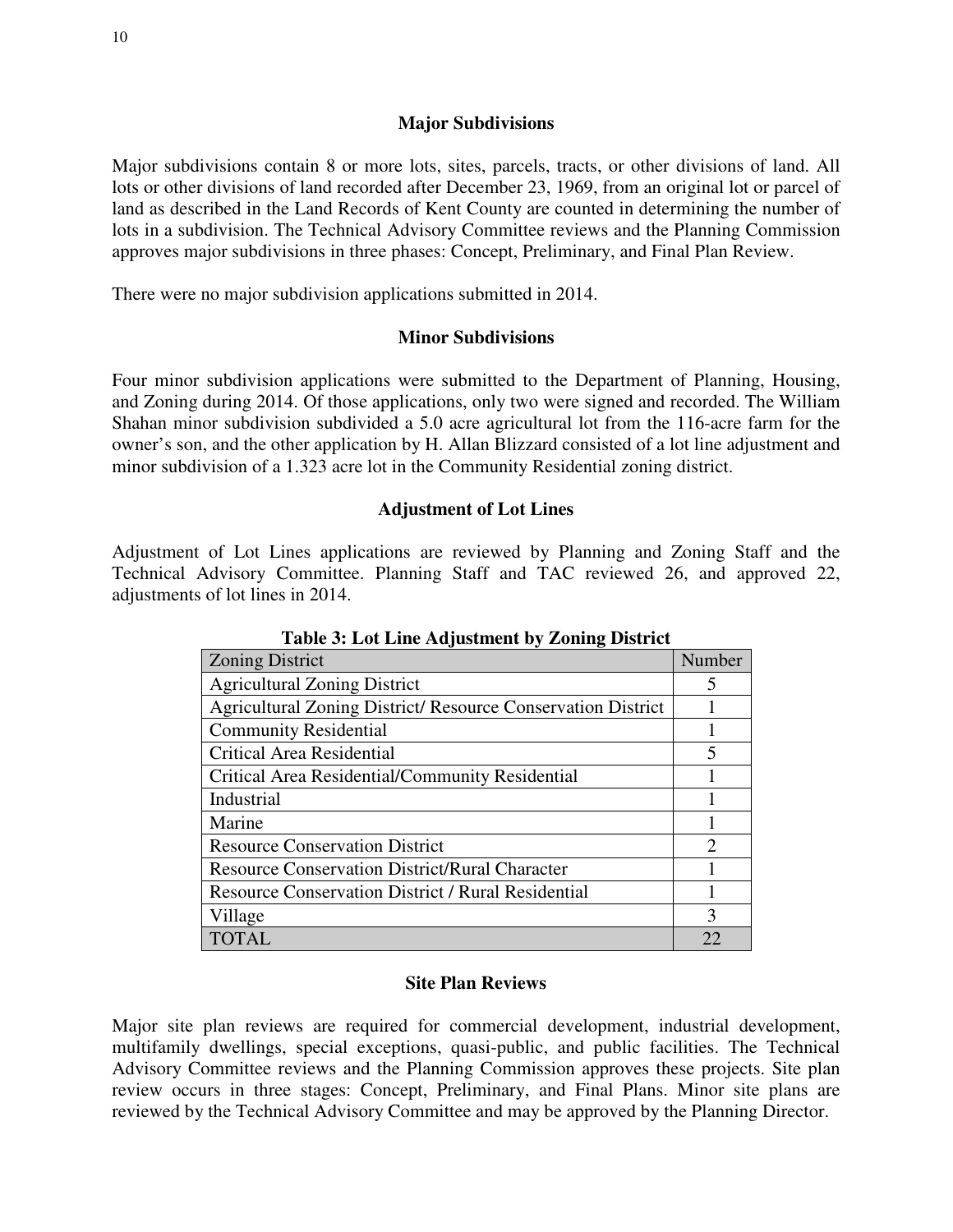Staff reviewed 17 site plans in 2014, of which 10 were major site plans. Ten received final approval and two are still under review.

# Minor Site Plans Completed in 2014

*Barry Burton c/o Aretha Dorsey:* The applicant, Aretha Dorsey, proposed a minor site plan to operate a salon on the property owned by Barry Burton and located on Washington Avenue, Chestertown, in the Fourth Election District. The property is zoned Intense Village. Mr. Burton operates an accounting office at this location, at which he is the sole employee.

*D & D Contracting (Chester River Behavioral Health, LLC):* This minor site plan approved the operation an outpatient facility for the assessment and treatment of clients at the property located on Washington Avenue, Chestertown. The site is located in the Fourth Election District and is zoned Intense Village.

*Rock Hub Investments LLC. (TNT Fireproofing):*This proposed minor site plan in order to operate a fireproofing business at the property located on Northgate Drive in the Fourth Election District. The property is zoned Intense Village.

*Todd & Diane Smith/Cleotrina Tinch (Beauty Salon/ Barber Shop):* The applicant presented a minor site plan for the commercial redevelopment of an existing building in order to operate a Beauty Salon and Barber Shop. The property is on Morgnec Road in the Fourth Election District, and is zoned Intense Village (IV).

*Kevin McKinney – Barbara Silcox (Kitchen School):* The applicant obtained minor site plan approval for the commercial redevelopment of an existing building in order to open a Kitchen School and Retail Businesses. The property is on Spring Road in the Second Election District, and is zoned Village.

*CHC-1 LLC- Morgan Wallace (Tattoo Shop):* The applicant presented a minor site plan in order to operate a tattoo parlor and vintage retail shop.

*County Commissioners of Kent County:* This minor site plan was for the relocation of the paddle tennis courts from Washington College to Worton Community Park. The project includes two elevated courts, a deck which connects the courts, and a warming hut. Worton Community Park is located on Worton Road, in Third Election District, and is zoned Village.

# Major Site Plans Completed in 2014

*Samuel G. Alexander (Haunted House):* The applicant is requesting a major site plan review to operate a haunted house for weekend use from September to November on the property located at 13335 Alexander Road, Massey, in the First Election District. The parcel is zoned Agricultural Zoning District (AZD). The site plan consists of the following improvements: two 3,000 square foot buildings, ticket booth, area for refreshment sales, portable restrooms, designated haunted hayride area, gravel driveway and parking area, grass parking area, dirt lane, and 50 foot landscape buffer along much of the site.

*Roland Clayton Co LLC (Gravel Pit):* This was a major site plan review for the applicant's gravel pit. The property is located on Walnut Tree Road in the First Election District and is zoned Agricultural Zoning District (AZD).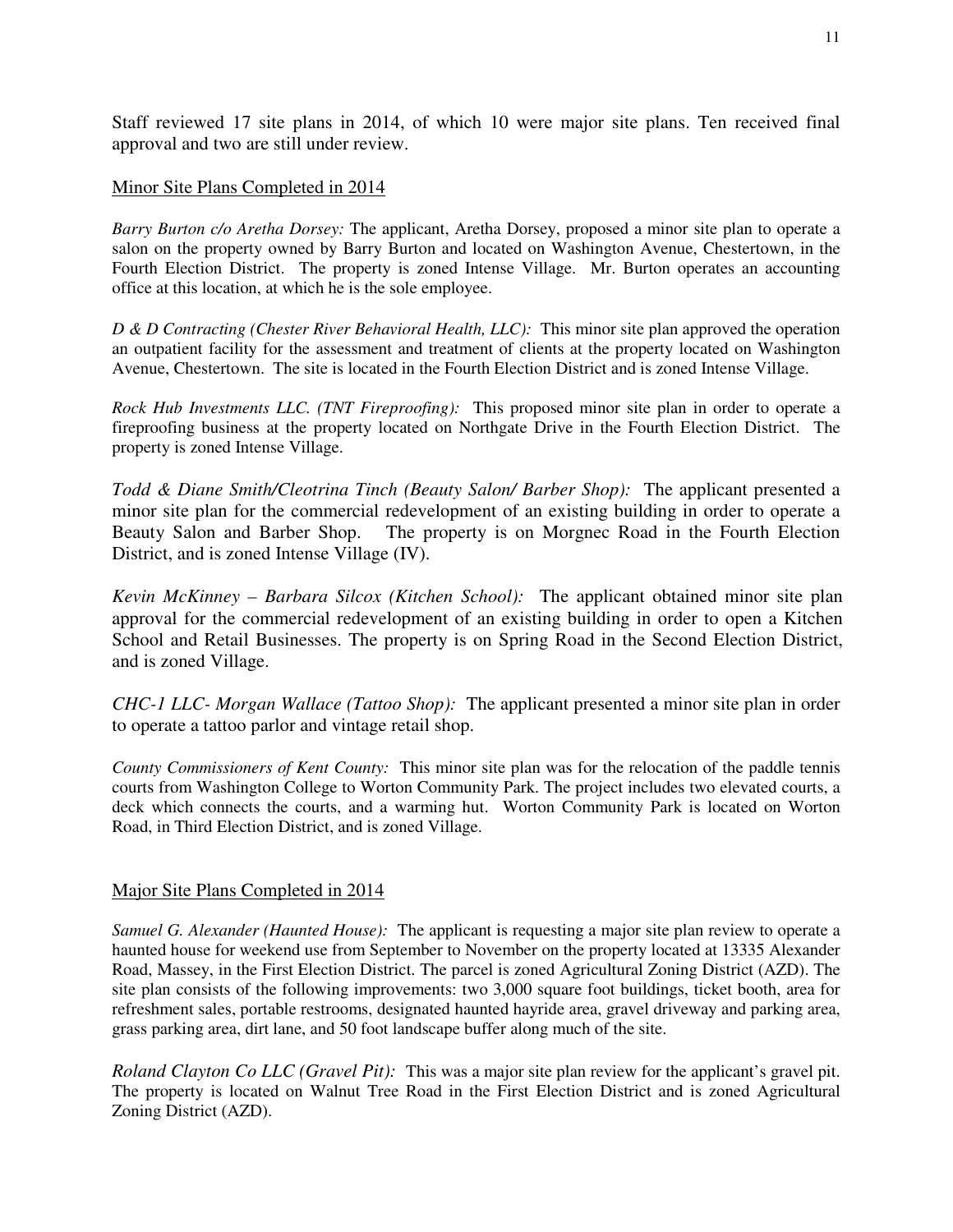*Eastern Shore Mushroom, Inc. – Final Site Plan Approval Extension (Additional 3 years):* An additional three year extension was granted to the final major site plan approval. The project was previously granted a three year extension on October 6, 2011. The site is on Galena Road (MD Route 313) in the First Election District and is zoned AZD and Industrial.

*Inn at Huntingfield Creek Retreat*: The applicants submitted a major site plan review in order to expand their existing country inn into a retreat. An accessory structure will be constructed in order to house three additional guest rooms resulting in a total of 11 guest rooms at the Inn. The property is on Eastern Neck Road in the Fifth Election District, and is zoned Resource Conservation District (RCD) and AZD

*Eastern Shore Tents & Events***:** This major site plan was for a 33,750 square foot warehouse facility with office to be used for his event rental business. The property is located on Commerce Lane in the Third Election District and is zoned Industrial.

*Willards Agri-Service of Lynch, Inc.:* The applicant submitted a major site plan to construct a new 7,200 square foot product and equipment warehouse facility and to convert 550 square feet within an existing building into office space at its Lynch facility. Storage tanks will be removed and relocated. Two new parking spaces will be created. The property is located on Lynch Road in Worton in the Second Election District and is zoned Village.

*Tolchester Marina*: The applicant submitted a major site plan for a 40 foot by 80 foot special events building at the marina. The property is located on Tolchester Beach Road, Chestertown, in the Sixth Election District. The property is zoned Marine/RCD/AZD, and the building is located within the Marine portion of the property.

*Stephen R. Stoltzfus (Delmarva Feed & Farm)*: The applicant obtained a Special Exception and approval of a major site plan to construct a 4,680 square foot addition to the existing commercial building. The structure is for the buying, processing, and sale of farm products related to agriculture, including the sale of fertilizer and seed but not including animal products, which exceeds 10,000 square feet but is less than 25,000 square feet. The site is on Morgnec Road in the Second Election District, and is zoned AZD

*Oddmund & Hedvig Angell:* The applicant submitted a major site plan for a retail business consisting of an initial 3,200-square foot building which will house an antique store and a landscape supply store in the first phase. The second phase will include a 450 square foot office space and 2,100 square feet of covered retail and storage area. There will be an associated parking lot, bulk storage yard, and outdoor display areas. The site is on Rock Hall Road in the Fifth Election District, and is zoned Village

*Town of Galena (Upgrade to Wastewater Treatment Plant):* The applicant sought a special exception and major site plan approval in order to convert the Public Utility for the Town Sewage Lagoon into a Public Wastewater Treatment facility. The facility is located on Augustine Herman Highway, Galena, and is in the Resource Conservation Zoning District (RCD).

*Town of Chestertown (Gateway Park):* The Town of Chestertown was granted final site plan approval for Mabel Mumford-Pautz Gateway Park. The park plans include a basketball court, walking path to a 10' x 12' observation deck, picnic tables, a bike rack, and a 10-space parking lot. The 11 acre parcel is located on the south side of Route 20, near the intersection with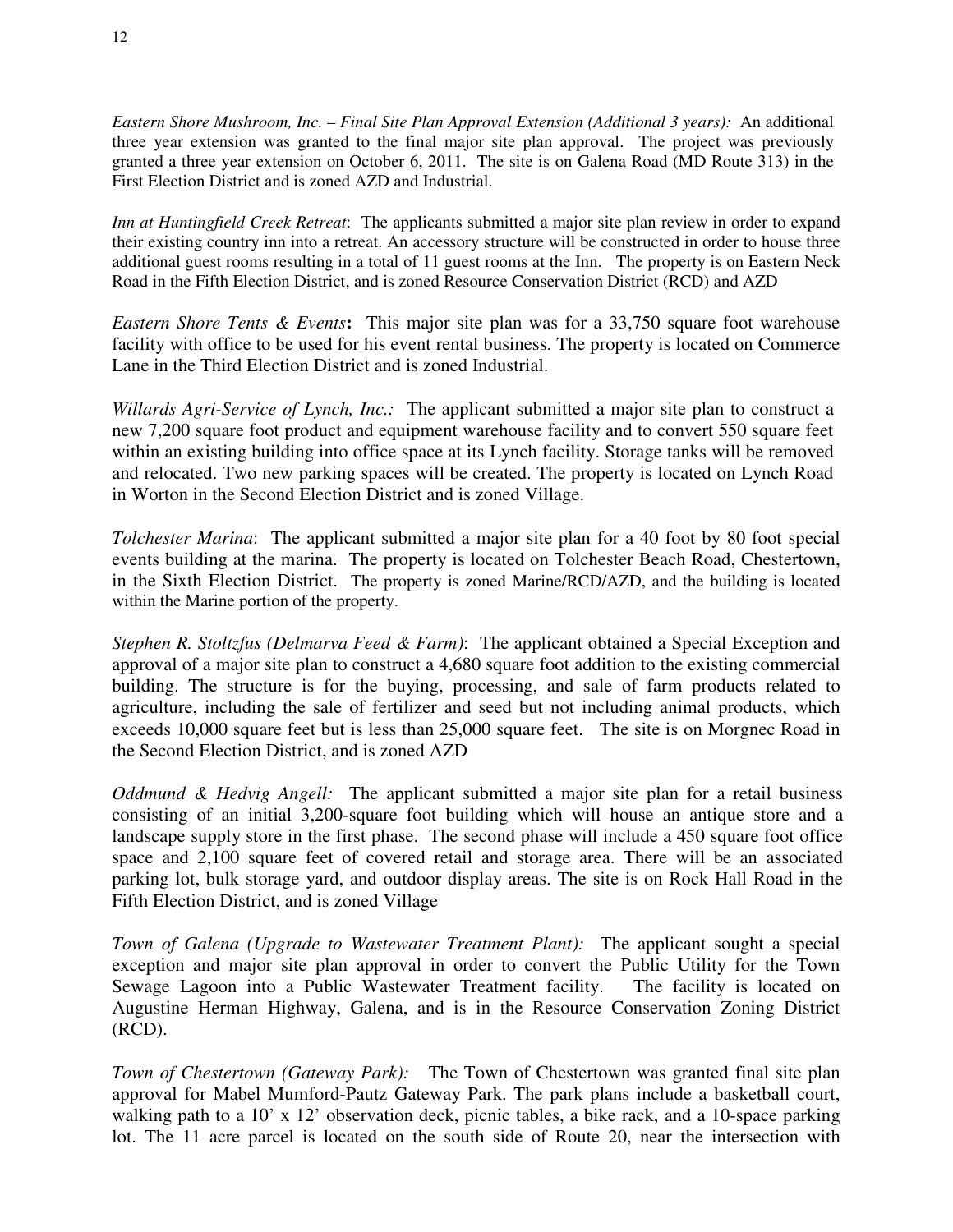Flatland Road, adjacent to the town limits in the Seventh Election District. The park site is zoned "AZD" Agricultural Zoning District and the area is characterized by a mix of commercial/industrial, residential and agricultural uses.

# **Zoning Text Amendments**

There were five petitions proposing amendments to the Kent County Land Use Ordinance submitted in 2014. These "Zoning Text Amendments" included the following:

*Outdoor Storage and Display in the Village District*: The Land Use Ordinance was amended to allow neighborhood retail businesses in the Village District to have outdoor storage or display areas at the discretion of the Planning Commission. Prior to this amendment all storage and display areas had to be conducted entirely within a building. This change made this use in the Village District consistent with other village and commercial zoning districts.

*Rural Inn as a Special Exception use*: This amendment to Land Use Ordinance created and defined a Rural Inn as a new Special Exception use in the Agricultural, Rural Character, Rural Residential, Community Residential, and Village Zoning Districts. It also added performance standards and defined Rural Inn.

*Keeping of Backyard Chickens:* This amendment to the residential and village zoning districts allows the keeping of backyard chickens as an accessory use under specific conditions.

*Marine and Other Commercial Uses to the Village District:* This amendment to Village District added new permitted uses that includes a marine supply store subject to site plan review, new and used boat sales, boat and outboard repairs and boat storage with certain limitations, and up to 30 self-storage units in one building that does not exceed 100 square feet of floor space per unit provided that the property has frontage on two public roads.

*Utility Scale Solar Energy Systems:* This proposed an increase in the allowable area of utility scale solar system usage from 5 acres up to 60 acres in the Agricultural Zoning District (AZD) and the Resource Conservation District (RCD), which marked a substantive change to the County's existing utility scale solar energy system provisions. Subsequent to the Planning Commission's Public Hearing held on November 6, 2014, it was withdrawn by the applicant.

#### **Other Projects Reviewed**

*Hazard Mitigation Plan Update*: This plan is mandated for local jurisdictions through the Disaster Mitigation Act of 2000 that established a national Pre-Disaster Mitigation Grant Program to provide funding for completion of local mitigation projects. Local Plans must be current in order to be eligible for certain mitigation grant funding. Initially adopted by the Kent County Commissioners on October 24, 2004 and officially approved by the Federal Emergency Management Agency (FEMA) on November 28, 2005, the County received a MEMA Mitigation Planning Grant to assist in funding the required update of the Plan. The Planning Commission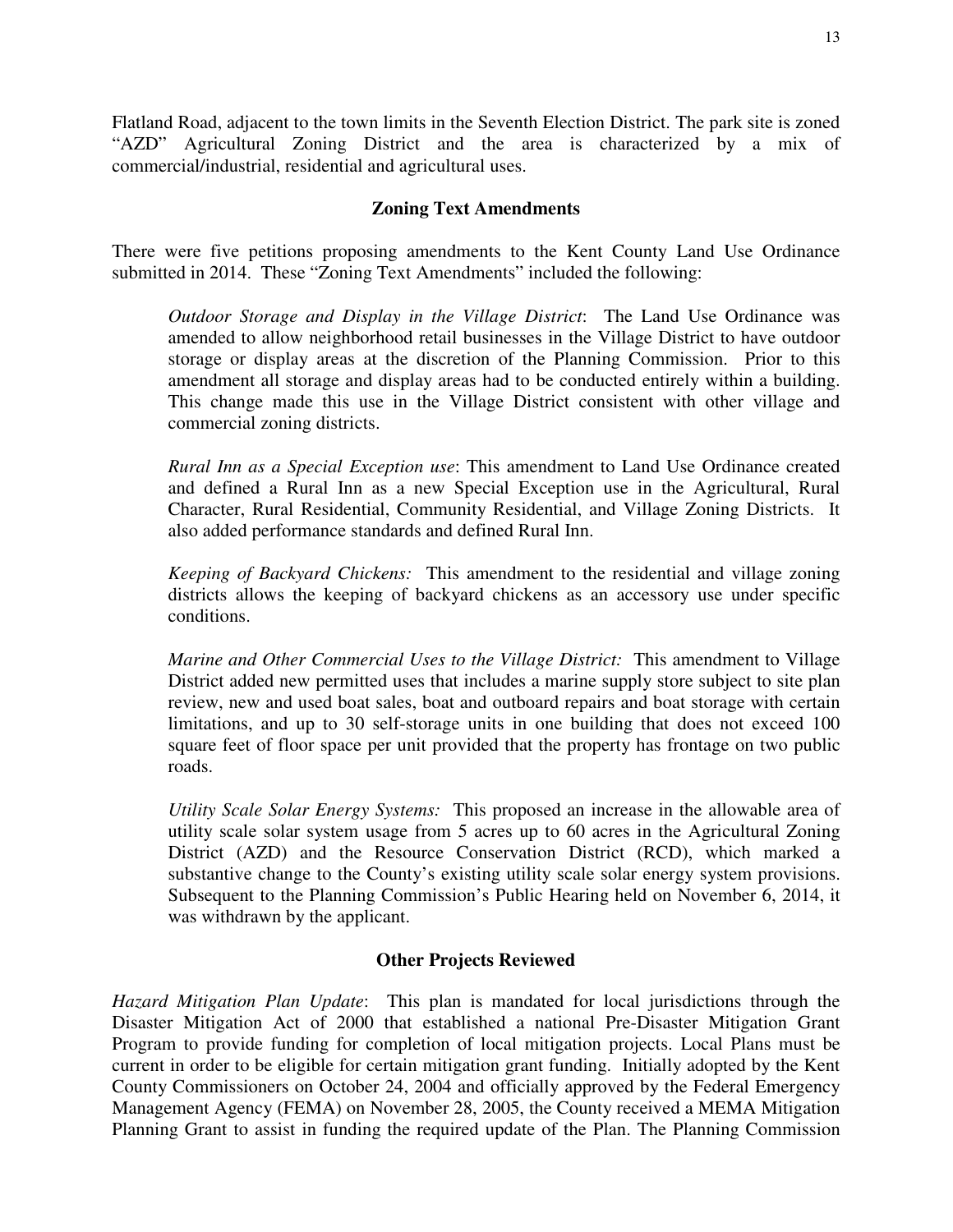held a public hearing on the draft plan in November of 2013 prior to submission to FEMA and MEMA for review. Some of the comments received from FEMA that were addressed during 2014, were minor such as clarifying definitions, and other changes to the draft were more significant and included the following additions to the Plan:

- A background section to provide more information about Kent County;
- An earthquake section;
- A completed mitigation projects section; and
- List of Planning Team Members.

The Planning Commission forwarded a favorable recommendation to the County Commissioners to approve the updated plan in September 2014. And, by Resolution 2014-04 the County Commissioners adopted the Hazard Mitigation Plan on November 25, 2014, and it was subsequently also approved by the Maryland Emergency Management Agency and FEMA.

*Floodplain Ordinance & Maps Update -* The update to the Kent County Ordinance was mandated in accordance with the requirements of the Code of Maryland Regulations (COMAR) 26.17.04; Environment Article, §§1-404, 5-501—514, Annotated Code of Maryland; and the community participation requirements of the National Flood Insurance Program as set forth in the Code of Federal Regulations (CFR) at 44 CFR Section 59.22. It was necessary to adopt the updated Floodplain Ordinance and Maps before June 9, 2014 to coincide with the National Flood Insurance Program (NFIP) updated Flood Insurance Rate Map (FIRM) release that was scheduled to occur on that date.

Therefore, on April 3, 2014, the Planning Commission held a Public Hearing. New additions to the floodplain ordinance include the way the floodplains are identified, the increase in the floodplain protection elevation from one (1) foot above the floodplain to two (2) feet above base flood elevation, an elimination of the provision on the limit of fill which used to be 600 cubic yards; however, there is an impact analysis that must be completed. A community worksession was held so that property owners were provided the opportunity to become familiar with the online resource that will identify properties within the floodplain.

Following the April Public Hearing, the Planning Commission sent a favorable recommendation to the Kent County Commissioners regarding the update of the Kent County Floodplain Maps and Ordinance, as well as accompanying amendments to the Specific Design Standards in each Zoning District and the Definitions Section of the Land Use Ordinance. In May the Planning Commission was informed that the draft Floodplain Ordinance had been accepted by FEMA. The County Commissioners held a Public Hearing on May 27, 2014, and the updated Floodplain Management Ordinance and Maps were adopted by CHR 1-2014 on June 3, 2014.

*Amendment to the 2012 Water and Wastewater Plan – Fairlee Water Service Area (Section 3.5.9 Delta Heights) –* The County proposed an amendment to Chapter 3, Section 3.5.9 (Water/Water Supply Systems/Delta Heights) in order to allow the County to extend a water line from the Fairlee Service District to serve the Delta Heights Condominium Project (which is being renovated and will be known as Tolchester Village). The community currently is served by a private water treatment facility owned and operated by Fifth Investments, LLC, and that system is in poor repair. The capacity of the proposed line is adequate to serve the nearby Tolchester Estates in the future. The private water treatment plant will be taken out of service when the new line from Fairlee is connected to the Tolchester Village water distribution system. This situation involves a community water system which is regulated by the Maryland Department of the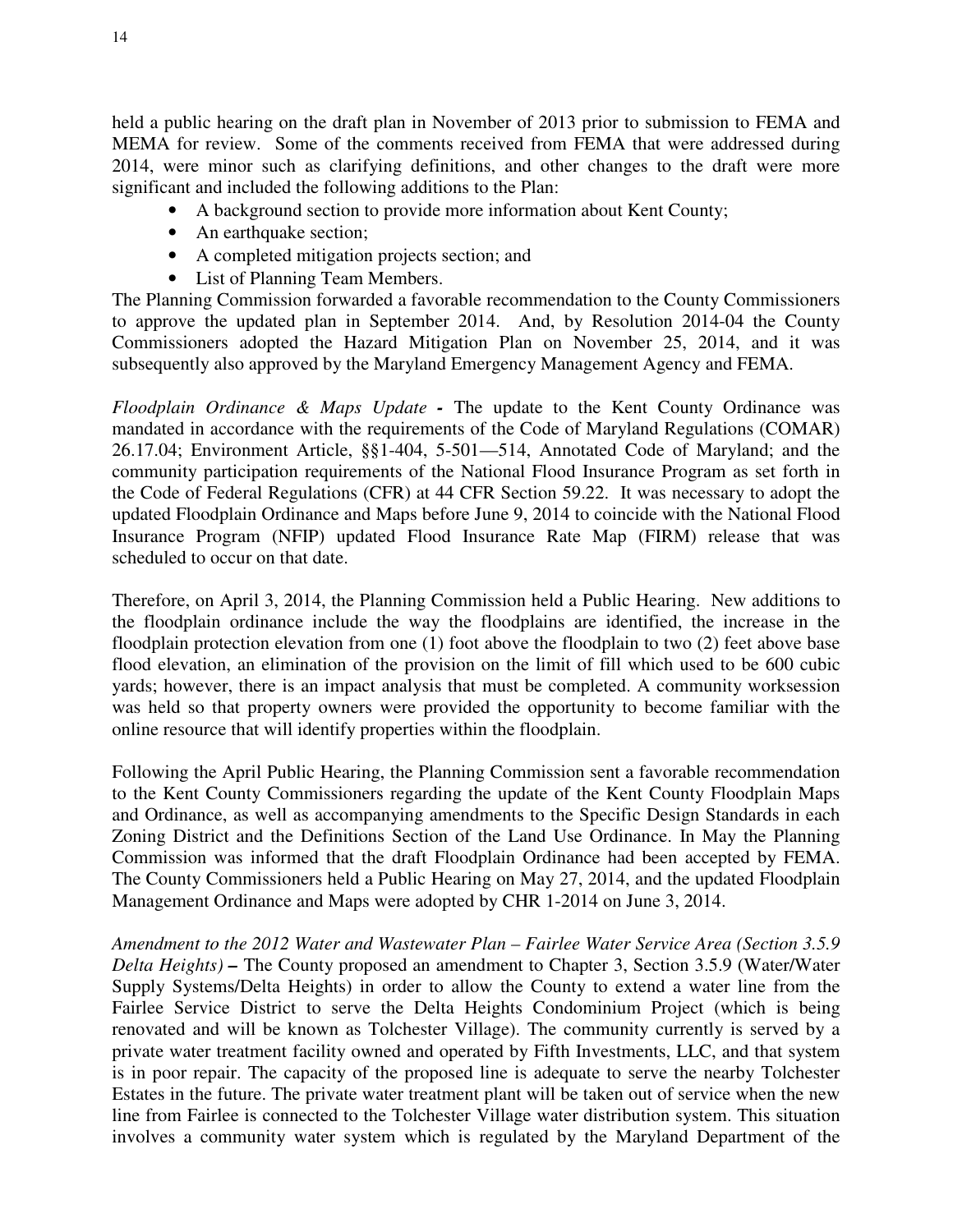Environment (MDE) who has identified public health and drinking water safety concerns. The project is currently served by public sewer. At its November 2014 meeting the Planning Commission forwarded a favorable recommendation to the County Commissioners based on the following findings:

- The proposed extension of water service is consistent with the Comprehensive Plan goal to protect drinking water quality.
- The Comprehensive Plan specifies that public water and/or sewer systems will not be extended into the Countryside except to correct public health emergencies. The Commission finds that adequate documentation exists from the Maryland Department of the Environment establishing that health concerns exist.
- A precedent has been established as the site is currently served by public sewer.
- No additional growth is proposed.
- The installation of the proposed water line places the County in a desirable position to address a potential public health emergency situation in nearby Tolchester Estates which is already served by the County sewerage system.

This amendment to the 2012 Water and Wastewater Plan is scheduled before the County Commissioner's at their meeting to be held on January 13, 2015.

*Realtor Training*: The Department's staff conducted a training class for the Bay Area Association of Realtors on January 9, 2014. The training discussed floodplain, critical area, stormwater management, and sediment control. This training is required for realtor continuing education.

*Kent County TMDL Committee:* The Center for the Watershed Protection (CWP) approached the Committee about implementing a pilot project to test a "Clean Water Optimization Tool" and the County Commissioners supported a grant on their behalf to implement this project. There are four counties included in this CWP project to review best management practices and conduct a cost analysis of the implementation of those practices.

*Town of Chestertown Comprehensive Plan Update:* The Planning Commission's review of the update to the Town's Comprehensive Plan found the Plan to be well-written, organized, and informative. The Plan is also full of laudable initiatives such as its seven areas of focus within the town limits; walking and biking path implementation and planned expansion; environmental site design focus; streetscape and traffic-calming initiatives; and pocket park enhancements. The Planning Commission further noted its appreciation of the Town's continued support of the Chestertown Parkway Bypass. The Planning Commission offered the comments to the Town for consideration.

*Millington Comprehensive Plan Update:* The Kent County Planning Commission reviewed the update to the Town of Millington Comprehensive Plan and found the Plan to be well-written, organized, and informative. The County Planning Commission offered the comments to the Town for consideration.

Planning Commission Bylaws: The members reviewed several example bylaws concerning meeting attendance and unexcused absences. The members agreed to update the bylaws to reflect a policy on attendance and staff modified the bylaws accordingly.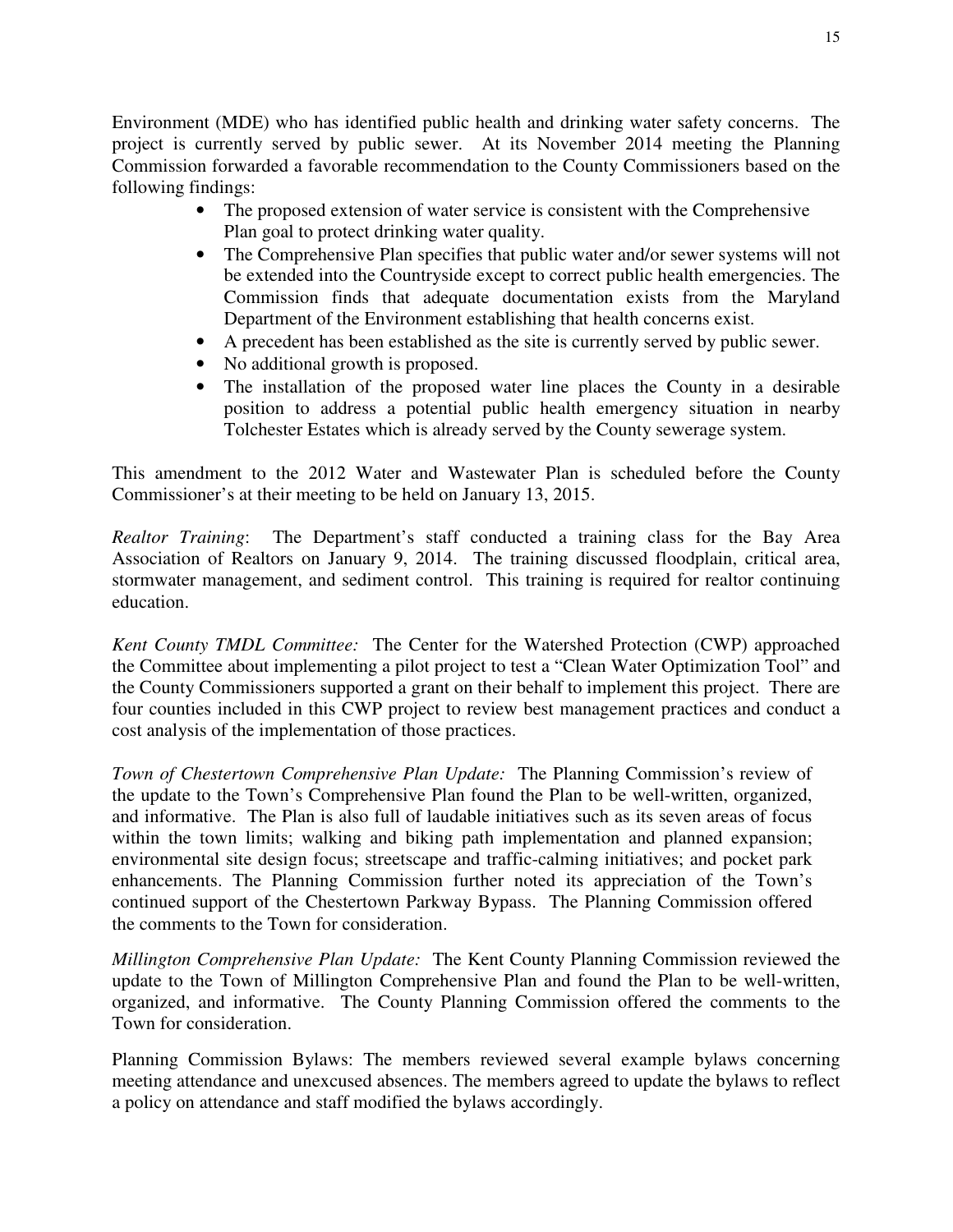#### **BUILDING PERMITS**

Building permits are reviewed by Planning, Housing, and Zoning Staff for consistency and compliance with the Comprehensive Plan, Land Use Ordinance, Forest Conservation Act, Sediment Control, Floodplain, and Stormwater Management regulations. In 2014 there were 529 permits submitted for the unincorporated areas of the County plus 1 sediment control permit for the Town of Millington. The County issued 476 building permits, including 50 new single family dwelling permits in 2014. The total number of permits issued and the number of new single family dwellings increased by approximately 60 permits from 2013. Since the year 2000, the most permits reviewed in a single year occurred during 2004; while the fewest number of permits were in 2010. With the exception of a modest decrease in 2012, the number of permits reviewed has been increasing since 2010.

Of the 50 building permits issued for new single family dwellings in 2014 in the County, seventeen (17) were located in a Priority Funding Area (PFA) and nineteen (19) were in the Priority Preservation Area (PPA), with the remaining fourteen (14) in development areas. Just over half of the new single family dwellings were constructed in the First and Fifth Election Districts. Twenty-eight (28) percent of all new homes were built in the Sassasfras River watershed, with 24 percent constructed in the Lower Chester River watershed. Twenty-two (22) of the total new dwellings were replacements for demolished houses.

Although nineteen (19) new dwellings were located in the PPA, only one was located on a newly-subdivided lot created in 2014, and one other permit was issued for a lot in the PPA that was created in 2012. Ten (10) of these 19 permits were located on existing parcels that predated the establishment of the PPA in 2010. Within the PPA, seven (7) of the new dwellings were located on parcels of more than 20-acres.

Furthermore, 62 percent of the homes built in 2014 had a construction value of under \$200,000. These numbers do not reflect sale value but construction value as reported on building permit applications.



**Figure 3: New Single Family Dwellings by PPA**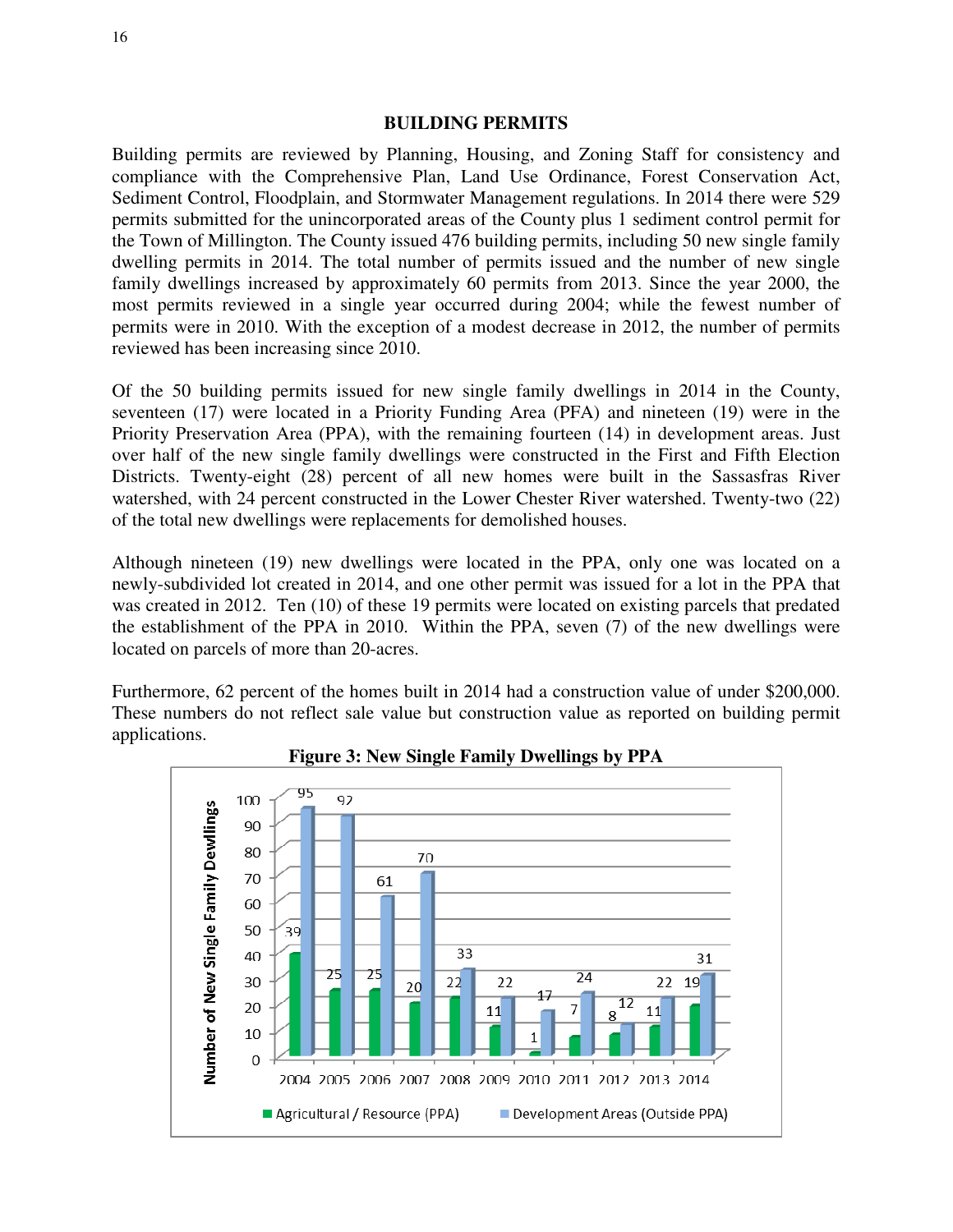| <b>Application Type</b>                | Number | Percentage |
|----------------------------------------|--------|------------|
| <b>Accessory Building</b>              | 53     | 11.1 $%$   |
| <b>Agricultural Building</b>           | 30     | 6.3 $%$    |
| <b>Commercial Addition/Alteration</b>  | 30     | 6.3%       |
| Deck/porch                             | 30     | 6.3%       |
| Demolition                             | 76     | 16.0%      |
| Garage                                 | 3      | $0.6\%$    |
| Logging                                | 21     | 4.4%       |
| New Commercial Building                | 10     | 2.1%       |
| New Single Family Dwelling             | 50     | 10.5 $%$   |
| Other                                  | 24     | 5.0%       |
| Pier                                   | 22     | 4.6 $%$    |
| <b>Residential Addition/Alteration</b> | 52     | 10.9%      |
| <b>Satellite Dish</b>                  | 9      | 1.9%       |
| <b>Sediment Control</b>                | 26     | 5.5 %      |
| Sign                                   | 7      | $1.5\%$    |
| Swimming Pool/Spa/Tennis Court         | 7      | $1.5\%$    |
| Use                                    | 21     | 4.4 %      |
| Bulkhead/Retaining Wall                | 5      | 1.1 $%$    |
| Total                                  | 476    | 100%       |
| Closed, pending, denied, or withdrawn  | 21     |            |

**Table 4: Building Permits by Type**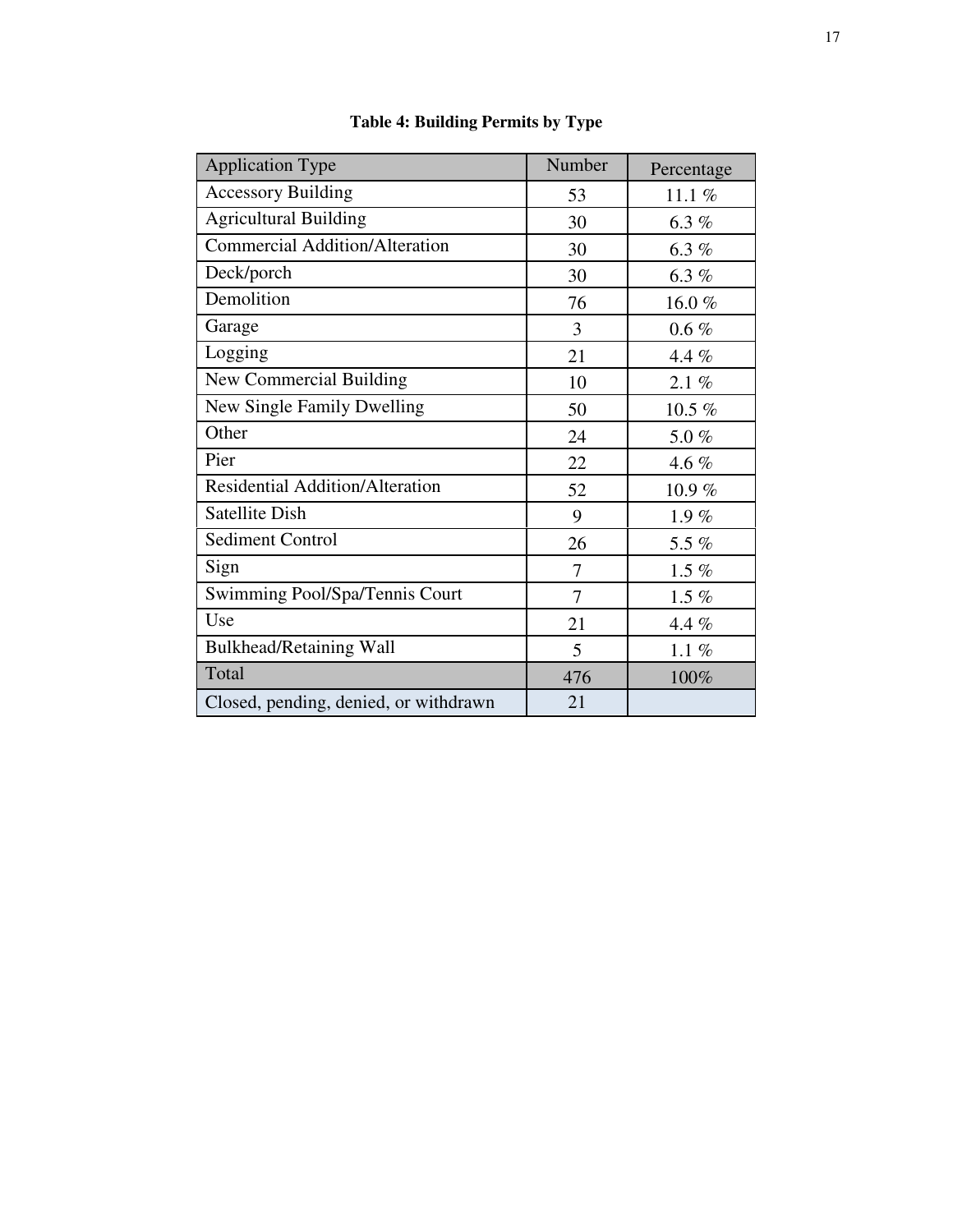

**Figure 4: Building Permits by Type**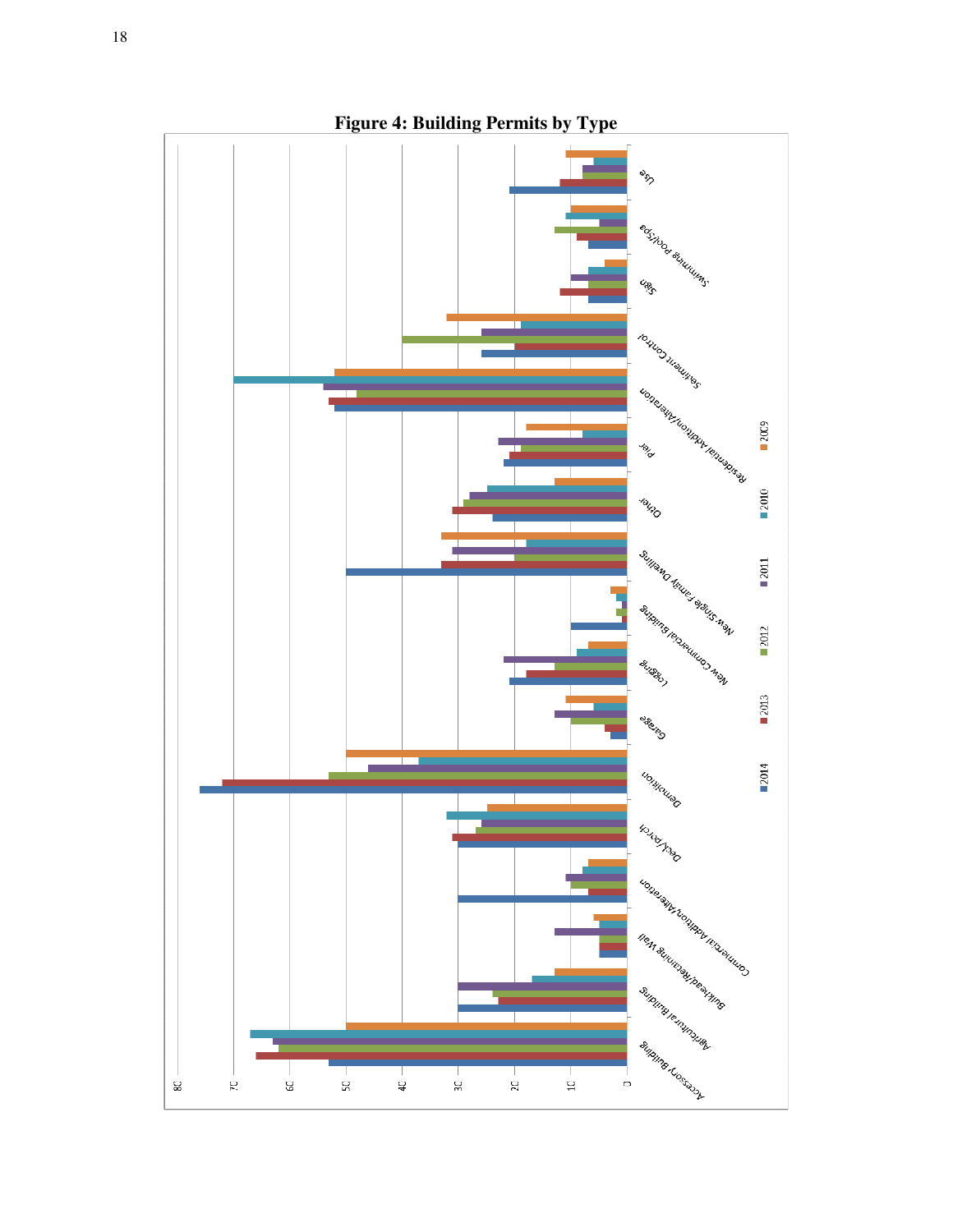| <b>Zoning District</b>                                                         | Total                       | Percentage |
|--------------------------------------------------------------------------------|-----------------------------|------------|
| <b>Agricultural Zoning District</b>                                            | 13                          | 26%        |
| <b>Agricultural Zoning District / Resource Conservation</b><br><b>District</b> | 1                           | $2\%$      |
| <b>Resource Conservation District</b>                                          | 3                           | $6\%$      |
| <b>Rural Character</b>                                                         | $\mathcal{D}_{\cdot}$       | $4\%$      |
| <b>Rural Residential</b>                                                       | $\mathcal{D}_{\mathcal{L}}$ | $4\%$      |
| <b>Community Residential</b>                                                   | 10                          | 20%        |
| Critical Area Residential                                                      | 9                           | 18%        |
| Critical Area Residential / Community Residential                              | 1                           | 2%         |
| Critical Area Residential / Marine                                             | 1                           | 2%         |
| Village                                                                        | 8                           | $16\%$     |
| Total                                                                          | 50                          | $100\%$    |

**Table 5: New Single Family Dwellings by Zoning District\*** 

*\*Note: See Appendix B for Map showing locations of New Single Family Dwellings and Subdivisions* 

**Table 6: New Single Family Dwellings by Election District\*** 

| o                        | $\mathbf{C}$ $\mathbf{C}$ |         |
|--------------------------|---------------------------|---------|
| <b>Election District</b> | Number                    | Percent |
| First                    | 14                        | 28 %    |
| Second                   | 10                        | 20%     |
| Third                    | 3                         | 6 %     |
| Fourth                   |                           | $2\%$   |
| Fifth                    | 12                        | 24 %    |
| Sixth                    | 9                         | 18%     |
| Seventh                  |                           | $2\%$   |
| Total                    | 50                        | 100 %   |

**Table 7: New Single Family Dwellings by Watershed\***

| Watershed            | Number | Percent   |
|----------------------|--------|-----------|
| Langford             |        | 8.0%      |
| <b>Lower Chester</b> | 12     | 24.0%     |
| Middle Chester       |        | 10.0 $%$  |
| <b>Sassafras</b>     | 14     | 28.0%     |
| Still Pond/Fairlee   | 10     | $20.0 \%$ |
| <b>Upper Chester</b> |        | 10.0%     |
| Total                |        | 100.0%    |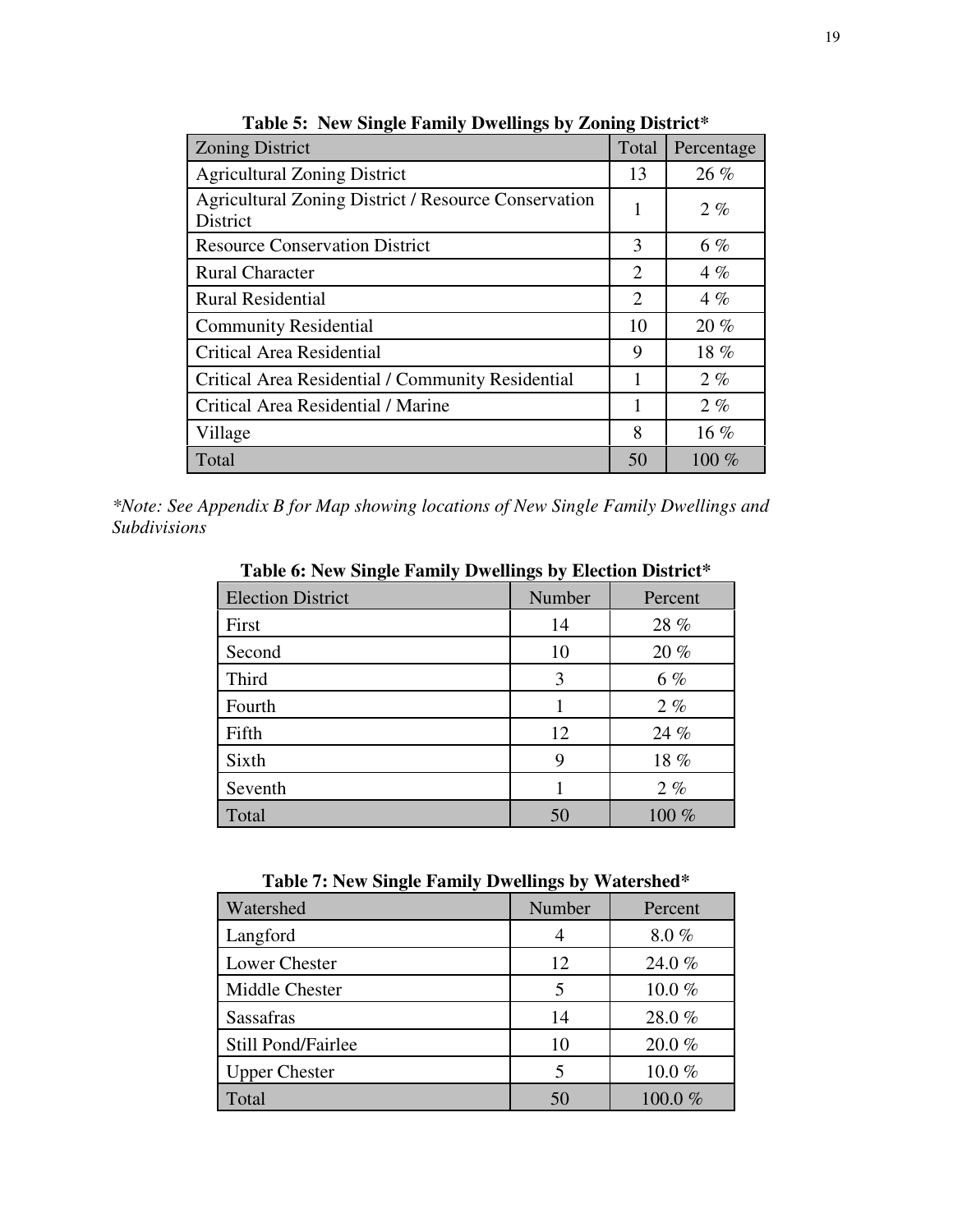| <b>Construction Value</b> | Number         | Percent  |
|---------------------------|----------------|----------|
| \$0-\$49,999              | 2              | 4.0 $%$  |
| \$50,000-\$99,999         | 6              | 12.0%    |
| \$100,000-\$149,999       | 13             | 26.0%    |
| \$150,000-\$199,999       | 10             | 20.0%    |
| \$200,000-\$249,999       | 10             | 20.0%    |
| \$250,000-\$299,999       | 3              | 6.0 $%$  |
| \$300,000 - \$349,999     |                | $2.0 \%$ |
| \$350,000-\$399,999       | 0              | $0.0 \%$ |
| \$400,000-\$449,999       | $\mathfrak{D}$ | 4.0 $%$  |
| \$450,000-499,999         | $\mathfrak{D}$ | 4.0 $%$  |
| \$500,000+                | 1              | $2.0 \%$ |
| <b>TOTAL</b>              | 50             | 100.0    |

**Table 8: Value of New Single Family Dwellings\*** 

*\* As reported on building permit applications.* 

# **SEDIMENT CONTROL/STORMWATER MANAGEMENT**

The Planning and Zoning Staff is directly involved in permitting and enforcing the Erosion and Sediment Control and Stormwater Management Ordinances. During 2014, the Staff was involved with 119 sediment control and stormwater management permits for single family dwellings/commercial buildings, sediment control, logging, living shorelines/bulkhead/retaining walls and floodplain. Each permit requires a minimum of 2 site inspections.

### **VARIANCES**

The Planning Commission forwards recommendations to the Zoning Board of Appeals concerning all variance applications except variances of the Floodplain Ordinance. During 2014, there were six (6) applications for variances submitted. Three of the applications were granted, one was denied, and two were withdrawn before being heard by the Planning Commission.

| Variance Type | Total | Granted | Denied | Withdrawn |
|---------------|-------|---------|--------|-----------|
| <b>Buffer</b> |       |         |        |           |
| Setback       |       |         |        |           |
| Pier Length   |       |         |        |           |
| Total         |       |         |        |           |

**Table 9: Variances Granted and Denied by Type\***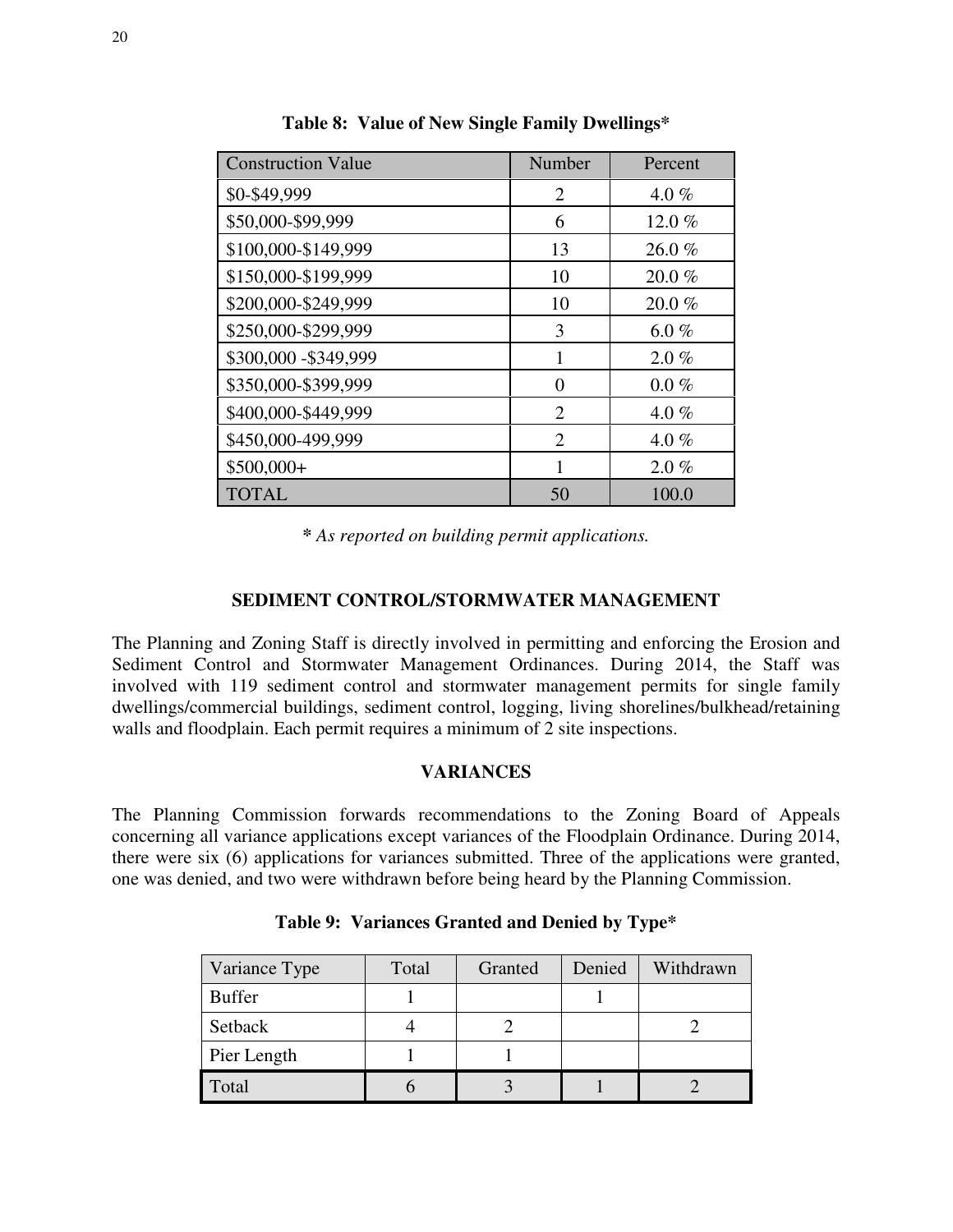## **Administrative Variances\***

The Planning Director, or Planning Director's designee, may hear and decide Administrative Variances. Applicants may apply for an Administrative Variance from the yard requirements that do not exceed 50 percent of the required yard for the applicable zoning district. Applicants may also apply for an Administrative Variance from the buffer requirements for parcels that existed on or before December 1, 1985 for the repair, replacement and installation of septic systems. These hearings do not go before the Planning Commission but may be submitted, at the Planning Director's discretion, to the Board of Appeals for approval. The Planning Director reviewed eight (8) administrative variance requests in 2014, of which six (6) were setback variances and two (2) were for replacement septic systems in the 100-foot Critical Area Buffer. All were granted.

*\* See Appendices C1 and C2 for a list of Variances and Administrative Variances and decisions.* 

# **SPECIAL EXCEPTIONS**

The purpose of the Special Exception is to provide for certain uses, which because of their unique characteristics cannot be distinctly listed as a permitted use in a particular District. These special exceptions may be approved by the Board of Zoning Appeals, or where applicable the Planning Director (see below), after consideration in each case of the impact of such uses upon neighboring uses, the surrounding area and the public need for the particular use at the particular location. The Board may authorize buildings, structures, and uses as special exceptions in specific instances and particular zoning districts. In 2014 there were five applications presented to the Board of Appeals seeking a special exception, all of which were granted.

| <b>Special Exception</b>                     | Total | Granted | Denied | Withdrawn |
|----------------------------------------------|-------|---------|--------|-----------|
| Renewal for wireless facility tower          |       |         |        |           |
| Commercial Building greater than             |       |         |        |           |
| 10,000 sq. ft. for sale of farm products     |       |         |        |           |
| related to agriculture in the AZD            |       |         |        |           |
| Renewal for continued operation of           |       |         |        |           |
| sand & gravel pit                            |       |         |        |           |
| Retreat                                      |       |         |        |           |
| <b>Public Waste-Water Treatment Facility</b> |       |         |        |           |
| Total                                        |       |         |        |           |

**Table 10: Special Exceptions Granted and Denied by Type\*** 

# **Administrative Special Exceptions\***

Along with administrative variances, the Planning Director, or Planning Director's designee, may hear and decide the following special exceptions: accessory storage structures, accessory structures in the front yard requirement of waterfront parcels, accessory structures in the front yard of a through lot, and day care group. The Planning Director or her designee heard a total of seven administrative special exception cases in 2014, all of which were granted.

*\* See Appendices C3 and C4 for a list of Special Exceptions and Administrative Special Exceptions and decisions.*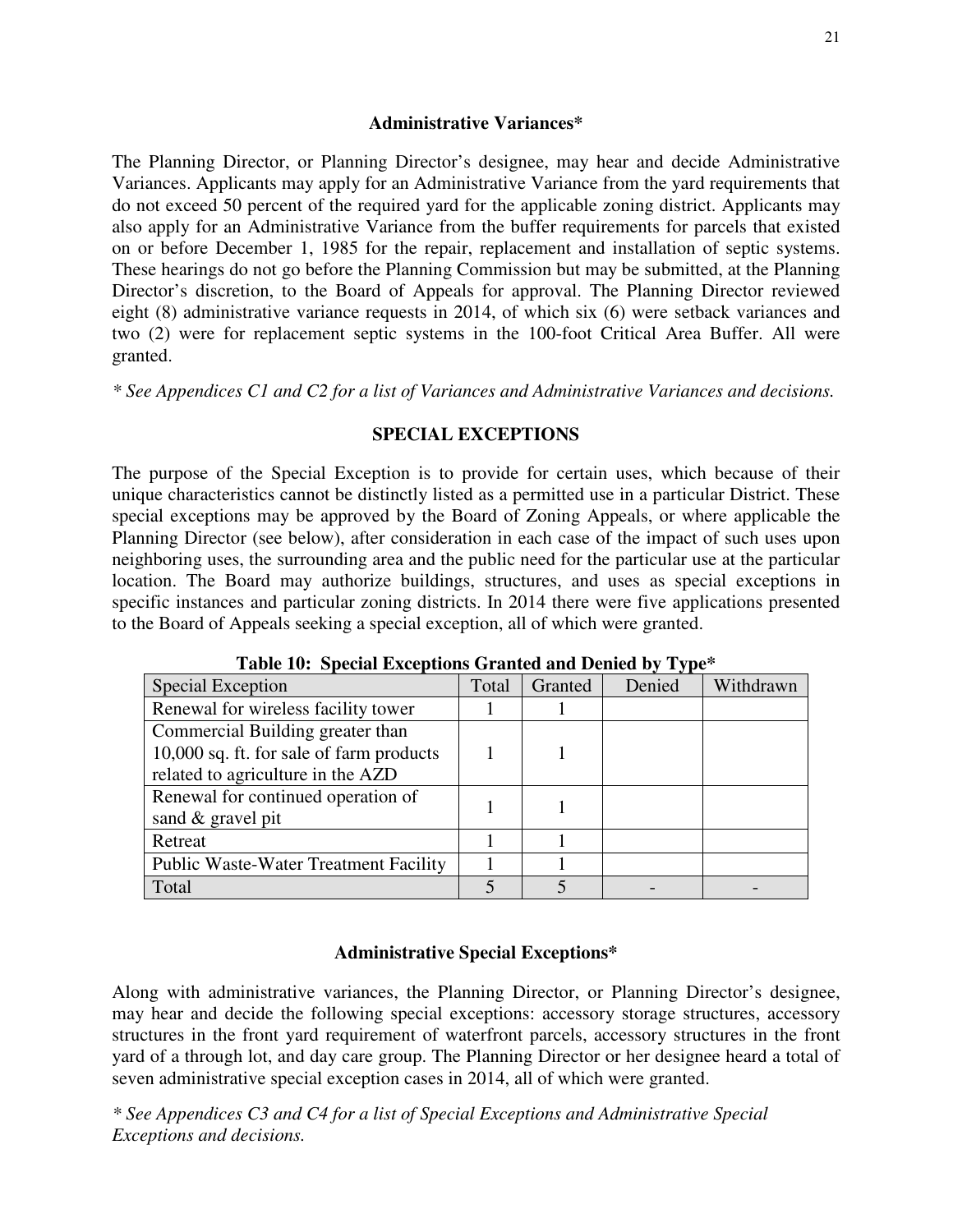#### **CODES ENFORCEMENT**

Kent County's Land Use Ordinance is directly enforced by the Department of Planning, Housing, and Zoning Staff. In 2014, staff was involved with 38 violation cases, including 2 Critical Area violations. Each case requires a minimum of two inspections. In addition to inspections resulting in citations, staff routinely responds to potential violation concerns expressed by property owners. In 2014, the Department of Planning, Housing and Zoning collected \$9,400 in fines. In addition, there were 50 Critical Area Buffer Management/Enhancement Plans and 143 Critical Area Forest Clearing Plans, and one Water Quality Management Plan.

Staff spends a significant amount of time meeting onsite with property owners in an effort to reduce code violations; staff conducted more than 247 site inspections related to tree or vegetation removal and replacement in the Critical Area, potential projects, and staff reports. In addition to specific violation cases, staff conducted approximately 175 inspections related to enforcement of sediment control and stormwater management, as well as 50 site inspections dealing with floodplain permits.

| Case Type                        | Number of Cases |
|----------------------------------|-----------------|
| Building without a permit        | 5               |
| Building in the Buffer           |                 |
| Clearing in the Forest in the CA |                 |
| Junk and Debris                  | 5               |
| Illegal Signs/Use                |                 |
| <b>Unsafe Property</b>           | 7               |
| Unregistered Vehicle             | 3               |
| Other                            | 3               |
| <b>TOTAL</b>                     |                 |

#### **Table 11: Violations by Type**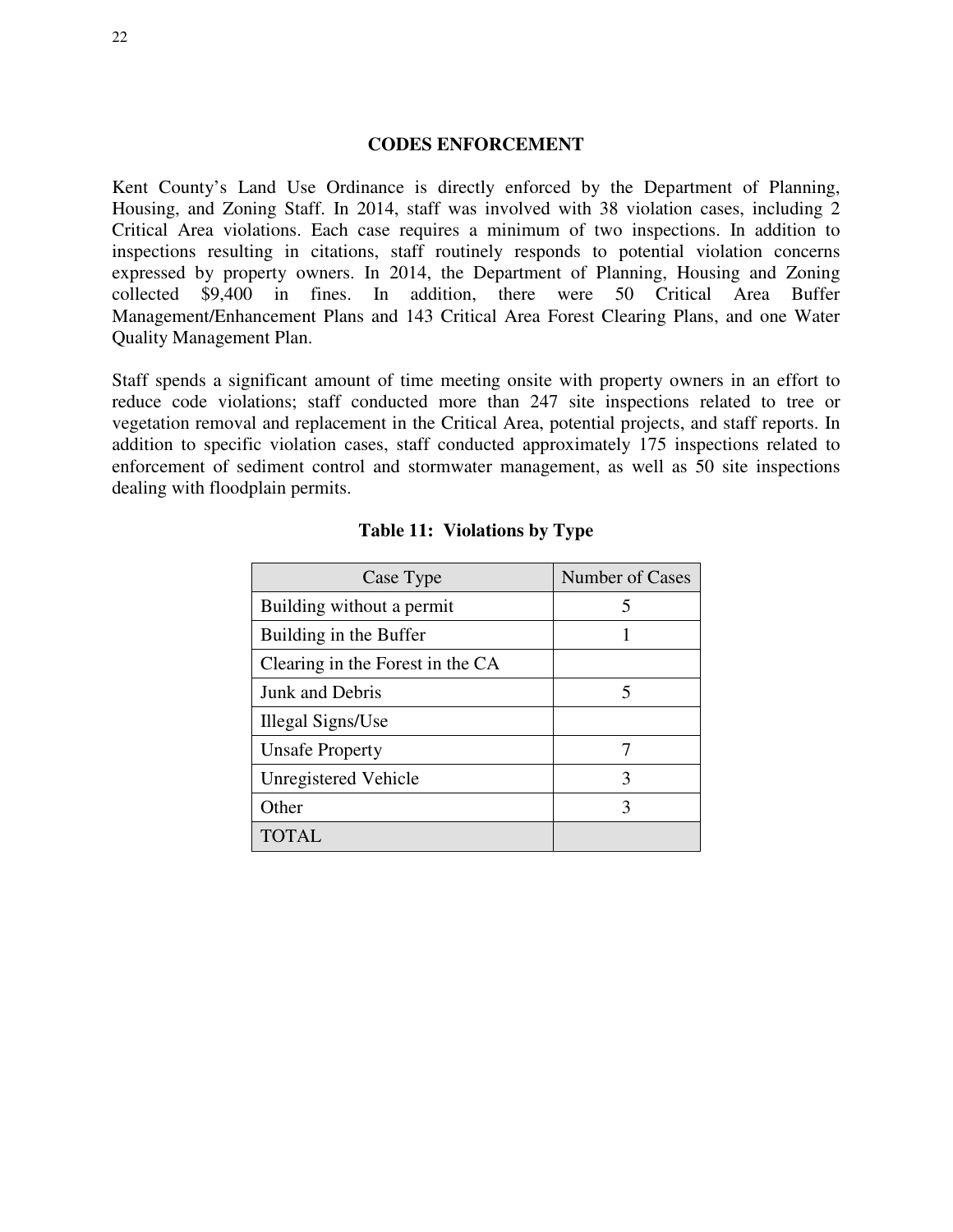

**Appendix A: Kent County Protected Lands**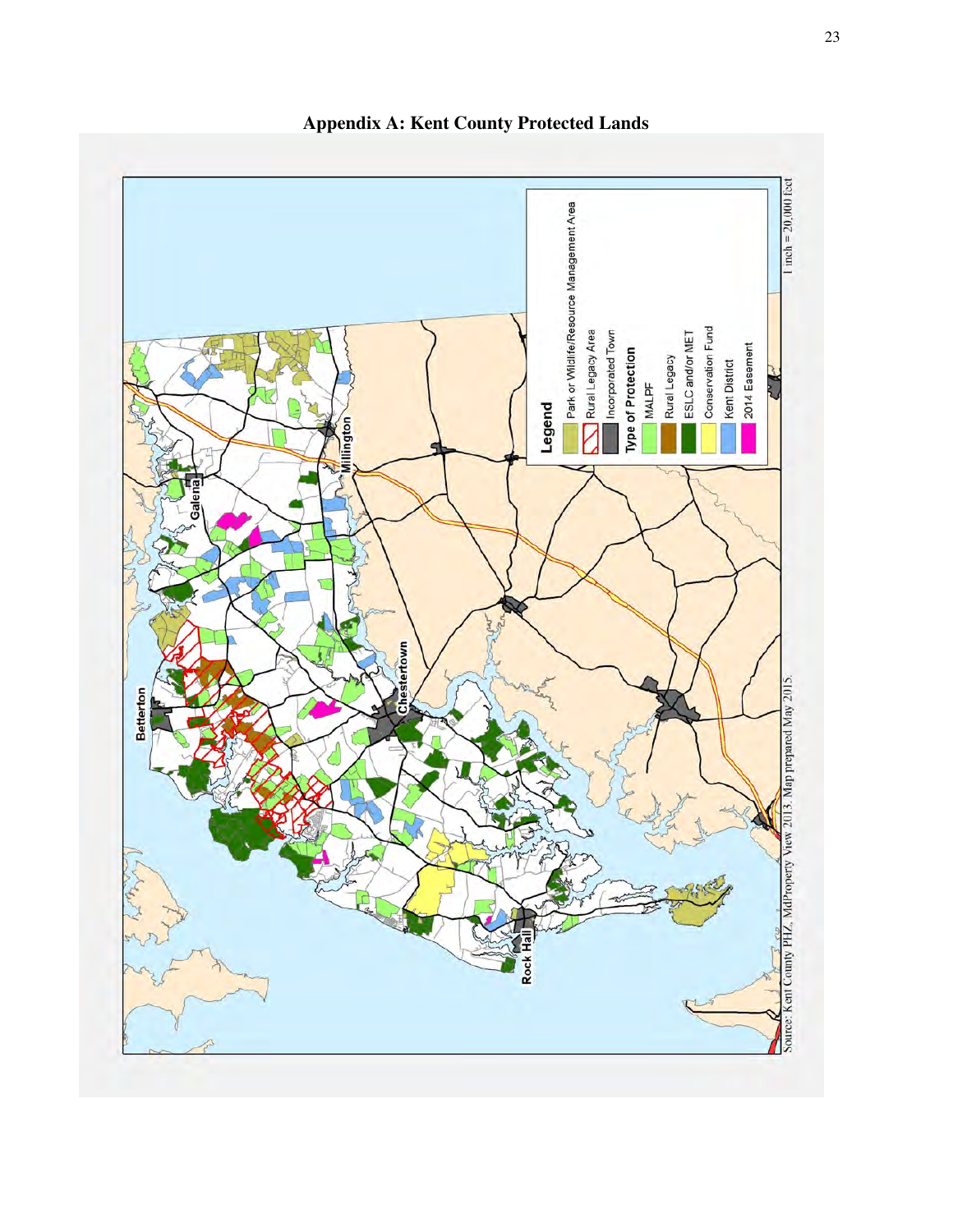

**Appendix B: New Single Family Dwellings/Subdivisions**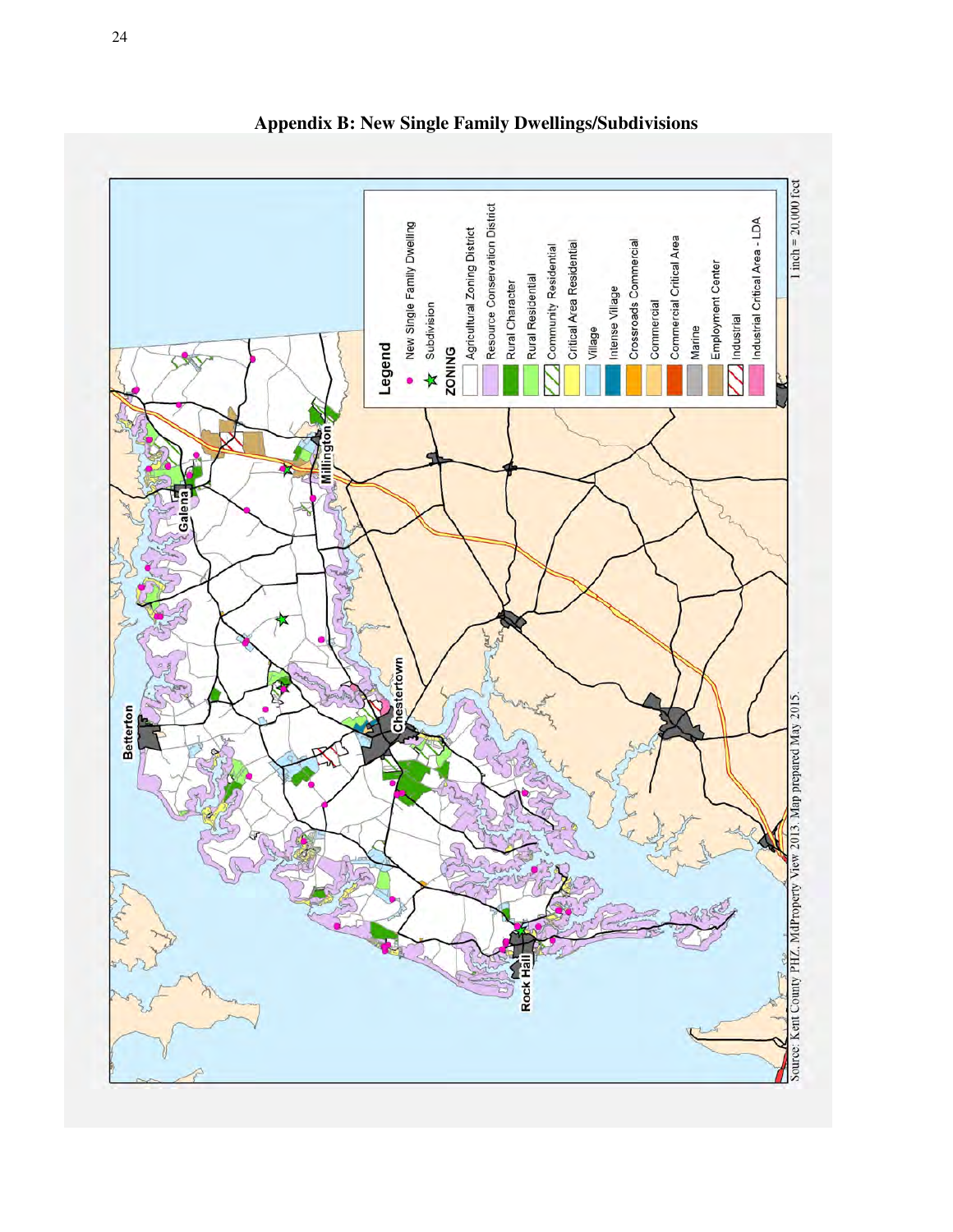| Application | Applicant               | Type                                                                                                                                              | Decision  |
|-------------|-------------------------|---------------------------------------------------------------------------------------------------------------------------------------------------|-----------|
| $14 - 11$   | Robert & Lonnise Gilley | Side and Rear Yard Setbacks                                                                                                                       | Granted   |
| 14-49       | Carol Van Veen (Brady)  | Front and Rear Yard Setbacks                                                                                                                      | Withdrawn |
| $14 - 51$   | Jack & Deb Lynch        | Constructed Patio in 100 foot<br>Critical Area Buffer without a<br>Permit – Sought Variance to<br>retain the patio in the location<br>constructed | Denied    |
| 14-66       | <b>ISE</b> America      | <b>Setback Variance to Rebuild</b><br>two Chicken Houses                                                                                          | Granted   |
| 14-68       | Erin Gillespie          | Pier Length                                                                                                                                       | Granted   |
| 14-86       | Gary Ward               | Side Yard Setback – Carport<br><b>Constructed without Permit</b>                                                                                  | Withdrawn |

# **Appendix C1: Variances**

# **Appendix C2: Administrative Variances**

| Application | Applicant                    | Type                                                          | Decision |
|-------------|------------------------------|---------------------------------------------------------------|----------|
| 14-39       | J. Laucik & J. Baker         | <b>Rear Yard Setback</b>                                      | Granted  |
| 14-43       | Kimberly Kirk Finn           | <b>Rear Yard Setback</b>                                      | Granted  |
| 14-64       | Debra Woodruff Capper        | Replace Septic System within<br>100 foot Critical Area Buffer | Granted  |
| 14-67       | Raymond D'Esposito           | <b>Rear Yard Setback</b>                                      | Granted  |
| 14-74       | R. Van Culin                 | <b>Front Yard Setback</b>                                     | Granted  |
| 14-75       | Charles O. Hubbs             | Replace Septic System within<br>100 foot Critical Area Buffer | Granted  |
| 14-79       | Kathryn A & J Kirk Wise      | Side Yard Setback                                             | Granted  |
| 14-82       | Lester C. Jones & Sons, Inc. | <b>Rear Yard Setback</b>                                      | Granted  |